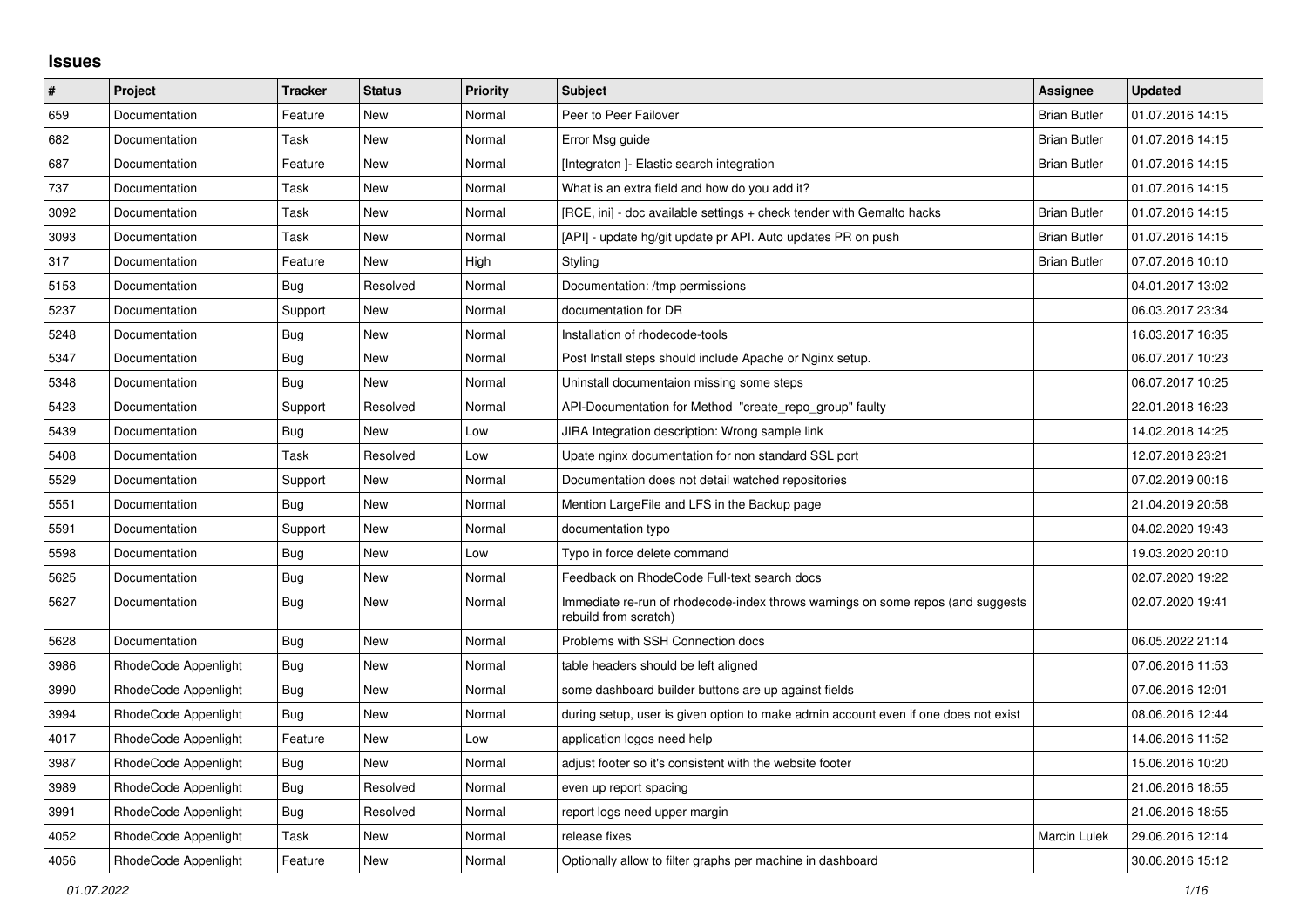| $\pmb{\#}$ | Project              | <b>Tracker</b> | <b>Status</b> | Priority | Subject                                                                     | Assignee                     | <b>Updated</b>   |
|------------|----------------------|----------------|---------------|----------|-----------------------------------------------------------------------------|------------------------------|------------------|
| 4057       | RhodeCode Appenlight | Feature        | New           | Normal   | Negation option for search filter                                           |                              | 30.06.2016 15:12 |
| 4059       | RhodeCode Appenlight | Feature        | <b>New</b>    | Normal   | Server Monitoring                                                           |                              | 30.06.2016 15:15 |
| 4060       | RhodeCode Appenlight | Feature        | New           | Normal   | Replayable requests                                                         |                              | 30.06.2016 15:15 |
| 4061       | RhodeCode Appenlight | Feature        | New           | Normal   | Timezone for applications                                                   |                              | 30.06.2016 15:16 |
| 4062       | RhodeCode Appenlight | Feature        | <b>New</b>    | Normal   | A way to see browser breakdown for an error                                 |                              | 30.06.2016 15:16 |
| 4063       | RhodeCode Appenlight | Feature        | New           | Normal   | add option to specify custom value in dashboard select                      |                              | 30.06.2016 15:17 |
| 4064       | RhodeCode Appenlight | Feature        | New           | Normal   | Create a multiple action feature for Reports and Logs lists                 |                              | 30.06.2016 15:18 |
| 4071       | RhodeCode Appenlight | Feature        | New           | Normal   | Allow for easy out-out of assigned permissions                              |                              | 05.07.2016 10:14 |
| 4220       | RhodeCode Appenlight | Feature        | New           | Low      | Search params allow sorting of result.                                      |                              | 06.09.2016 16:33 |
| 5342       | RhodeCode Appenlight | Bug            | <b>New</b>    | Low      | Broken link [Applications Modify application]                               |                              | 21.06.2017 21:21 |
| 3332       | RhodeCode CE/EE      | Support        | New           | Normal   | LDAP settings page: Add button "test connection"                            |                              | 17.03.2016 10:23 |
| 3261       | RhodeCode CE/EE      | Task           | New           | Normal   | mousetrap.js bump to latest 1.5.X version                                   |                              | 17.03.2016 12:52 |
| 3260       | RhodeCode CE/EE      | Task           | <b>New</b>    | Normal   | api: expose get_repo_node method                                            |                              | 17.03.2016 12:56 |
| 3250       | RhodeCode CE/EE      | <b>Bug</b>     | New           | Normal   | Posting a comment message is very slow !                                    |                              | 17.03.2016 12:57 |
| 2944       | RhodeCode CE/EE      | Task           | New           | Normal   | Bump gunicorn to 19.4 version                                               |                              | 17.03.2016 12:58 |
| 3334       | RhodeCode CE/EE      | Bug            | New           | Normal   | Attempt to edit .coveragerc through the online file editor                  |                              | 17.03.2016 13:49 |
| 2882       | RhodeCode CE/EE      | Feature        | New           | Normal   | Bulk comment submit                                                         |                              | 17.03.2016 17:50 |
| 3351       | RhodeCode CE/EE      | Bug            | <b>New</b>    | Normal   | Duplicate IP whitelist entry shows error flash                              |                              | 21.03.2016 15:54 |
| 3362       | RhodeCode CE/EE      | Task           | New           | Normal   | auth-plugins, indicate visually that plugin is turned on but NOT enabled    |                              | 22.03.2016 19:03 |
| 3376       | RhodeCode CE/EE      | Task           | New           | Normal   | Repo action plugins                                                         |                              | 24.03.2016 15:21 |
| 3377       | RhodeCode CE/EE      | Task           | New           | Normal   | extra fields types extensions                                               |                              | 24.03.2016 15:23 |
| 3382       | RhodeCode CE/EE      | <b>Bug</b>     | <b>New</b>    | Normal   | download superrepo with subrepos                                            |                              | 25.03.2016 01:30 |
| 3357       | RhodeCode CE/EE      | <b>Bug</b>     | Resolved      | Normal   | switch to sometimes fails to load files metadata                            |                              | 30.03.2016 10:56 |
| 3440       | RhodeCode CE/EE      | Feature        | New           | Normal   | [design, ux] mock-up user interface for adding a branch/bookmark            |                              | 05.04.2016 09:21 |
| 3373       | RhodeCode CE/EE      | Feature        | New           | Normal   | Allow to create Bookmarks and Branches from UI                              |                              | 05.04.2016 09:21 |
| 3441       | RhodeCode CE/EE      | Bug            | <b>New</b>    | Normal   | [ux] clicking on line in file view scrolls to that line                     |                              | 05.04.2016 13:35 |
| 3455       | RhodeCode CE/EE      | Feature        | New           | Normal   | [ux] commit message search should render entire commit message              |                              | 07.04.2016 17:50 |
| 3460       | RhodeCode CE/EE      | Feature        | New           | Normal   | [ux, frontend] hide "show more" button when there is nothing more to show   |                              | 11.04.2016 13:37 |
| 3483       | RhodeCode CE/EE      | Bug            | New           | Normal   | oauth: disable 3rd party registration if RhodeCode registration is disabled | Marcin<br>Kuzminski<br>[CTO] | 13.04.2016 12:13 |
| 3484       | RhodeCode CE/EE      | Task           | New           | Normal   | oauth: reduce required permissions for 3rd party                            |                              | 13.04.2016 12:33 |
| 3472       | RhodeCode CE/EE      | Feature        | New           | Normal   | Expose unified hooks that can be used in SSH backend                        |                              | 14.04.2016 17:54 |
| 2539       | RhodeCode CE/EE      | Feature        | Feedback      | Normal   | Recursive deletion of resources                                             |                              | 20.04.2016 08:52 |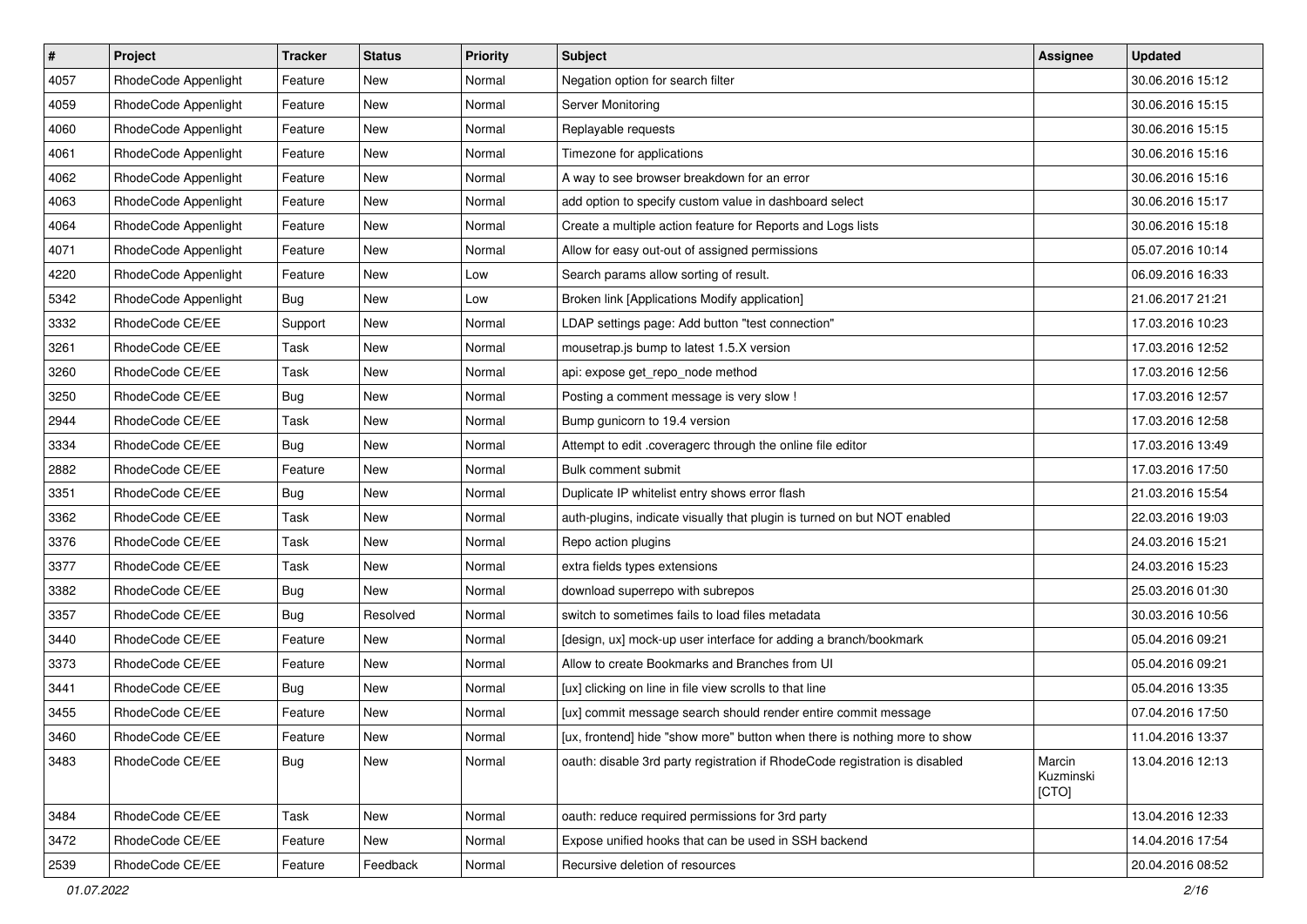| #    | Project         | <b>Tracker</b> | <b>Status</b> | <b>Priority</b> | Subject                                                                                       | <b>Assignee</b>              | <b>Updated</b>   |
|------|-----------------|----------------|---------------|-----------------|-----------------------------------------------------------------------------------------------|------------------------------|------------------|
| 3239 | RhodeCode CE/EE | Task           | Resolved      | Normal          | Catch all route for repo page or repo group page is always executing checks for<br>every page |                              | 21.04.2016 11:30 |
| 3549 | RhodeCode CE/EE | Bug            | Resolved      | Normal          | [4.0.0 regression], file source links use last commit id instead of current commit id         | Marcin<br>Kuzminski<br>[CTO] | 21.04.2016 16:10 |
| 3556 | RhodeCode CE/EE | Task           | Resolved      | Normal          | Disable and rename initial repo scan flag                                                     | Marcin<br>Kuzminski<br>[CTO] | 22.04.2016 14:33 |
| 3555 | RhodeCode CE/EE | Bug            | Resolved      | Normal          | Then disabled repo location change the panel should explicitly state that it's disabled       |                              | 25.04.2016 10:34 |
| 3615 | RhodeCode CE/EE | Bug            | New           | Low             | (OperationalError) too many SQL variables on admin journal page                               |                              | 06.05.2016 11:45 |
| 3922 | RhodeCode CE/EE | Bug            | New           | Normal          | svn backend returns different diff to git/hg backends                                         |                              | 11.05.2016 14:29 |
| 3939 | RhodeCode CE/EE | Bug            | New           | Normal          | [ux] changelog filter blank after going back in browser                                       |                              | 18.05.2016 14:50 |
| 3956 | RhodeCode CE/EE | Bug            | <b>New</b>    | Normal          | [ce] - svn commit with all 'None' properties (author, message, etc.)                          |                              | 23.05.2016 17:22 |
| 148  | RhodeCode CE/EE | Feature        | New           | Normal          | [comments] Add per file and multiline comments in a changeset                                 |                              | 25.05.2016 10:20 |
| 3963 | RhodeCode CE/EE | Bug            | New           | Normal          | [ce] Getting a newly added repo via remap/rescan via api gives no data                        |                              | 27.05.2016 05:02 |
| 3977 | RhodeCode CE/EE | Feature        | <b>New</b>    | Normal          | Wiki                                                                                          |                              | 05.06.2016 21:11 |
| 3978 | RhodeCode CE/EE | Feature        | New           | Normal          | Add bug tracker                                                                               |                              | 05.06.2016 21:20 |
| 3979 | RhodeCode CE/EE | Feature        | <b>New</b>    | Normal          | Add kanban board                                                                              |                              | 05.06.2016 21:20 |
| 3980 | RhodeCode CE/EE | Feature        | New           | Normal          | Add CI engine                                                                                 |                              | 05.06.2016 21:32 |
| 3486 | RhodeCode CE/EE | Feature        | <b>New</b>    | Normal          | expose origin of permission in perm dict for users                                            |                              | 06.06.2016 10:54 |
| 3372 | RhodeCode CE/EE | Bug            | In Progress   | High            | [Idap, groups] Customer gets an empty list of groups                                          | Mikhail<br>Chernykh          | 08.06.2016 11:32 |
| 4040 | RhodeCode CE/EE | Bug            | New           | Low             | [ce, ee] logout when logged out causes 403 Cross-site request forgery detected                |                              | 23.06.2016 13:40 |
| 4036 | RhodeCode CE/EE | Bug            | Resolved      | Normal          | encrypted clone_uri can throw unicodeerror after key change                                   | Marcin<br>Kuzminski<br>[CTO] | 27.06.2016 19:38 |
| 3999 | RhodeCode CE/EE | Feature        | Resolved      | Normal          | Add `send account information` to user creation page                                          |                              | 28.06.2016 15:22 |
| 4065 | RhodeCode CE/EE | Bug            | Resolved      | Normal          | [ux, login] 404 on login after comment attempt                                                | Marcin<br>Kuzminski<br>[CTO] | 04.07.2016 00:40 |
| 4035 | RhodeCode CE/EE | Bug            | In Progress   | Normal          | failed to create whoosh index                                                                 | Marcin<br>Kuzminski<br>[CTO] | 06.07.2016 00:04 |
| 2744 | RhodeCode CE/EE | Task           | Resolved      | Normal          | Deprecating Internet Explorer                                                                 |                              | 06.07.2016 12:04 |
| 4081 | RhodeCode CE/EE | Support        | Resolved      | Normal          | Receiving server 500 error when trying to clone repo from windows client using<br>eclipse     |                              | 12.07.2016 14:30 |
| 4091 | RhodeCode CE/EE | Bug            | Resolved      | Normal          | [ce, ee] Redmine integration blocks for 30 seconds if redmine server not available            | Daniel D                     | 15.07.2016 12:26 |
| 3504 | RhodeCode CE/EE | Task           | In Progress   | Normal          | [routing] Move static assets under a common prefix                                            |                              | 19.07.2016 12:27 |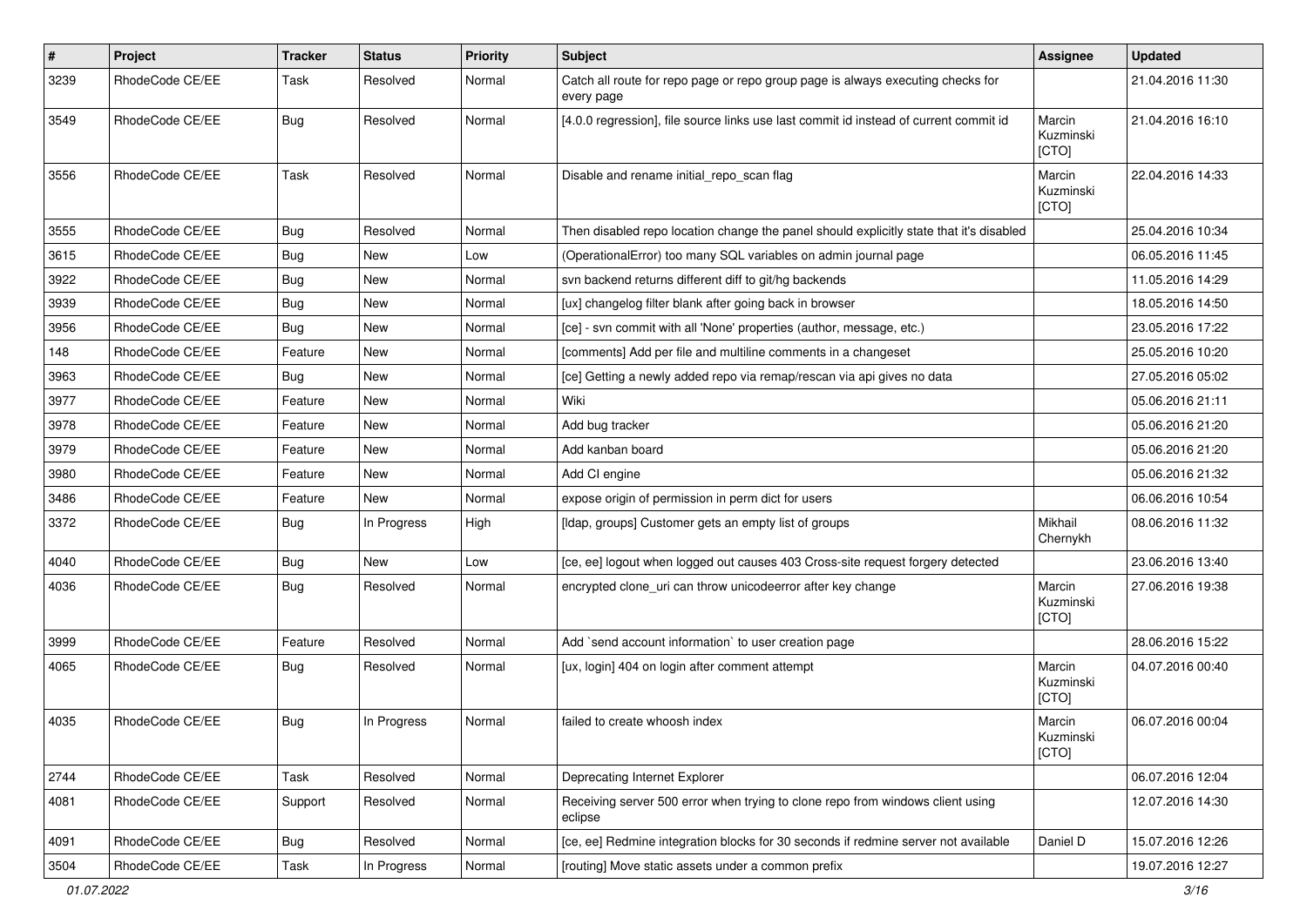| $\sharp$ | Project         | <b>Tracker</b> | <b>Status</b> | <b>Priority</b> | <b>Subject</b>                                                                                                     | Assignee                     | <b>Updated</b>   |
|----------|-----------------|----------------|---------------|-----------------|--------------------------------------------------------------------------------------------------------------------|------------------------------|------------------|
| 3971     | RhodeCode CE/EE | Bug            | Resolved      | Normal          | [ce, vcs] Merge requests/Pull requests failing due to rebase problem                                               | Johannes<br>Bornhold         | 19.07.2016 15:54 |
| 4110     | RhodeCode CE/EE | Bug            | In Progress   | Normal          | [ce, ee] repos can be named admin, static                                                                          | Daniel D                     | 20.07.2016 19:51 |
| 4092     | RhodeCode CE/EE | Bug            | Feedback      | Normal          | [ce, ee] Redmine/JIRA integrations - smart commits                                                                 | Daniel D                     | 21.07.2016 12:59 |
| 3022     | RhodeCode CE/EE | Bug            | <b>New</b>    | Normal          | SVN support with repositories groups                                                                               |                              | 26.07.2016 18:25 |
| 4144     | RhodeCode CE/EE | Feature        | New           | Normal          | [ux] improve enable/disable of notifications                                                                       |                              | 02.08.2016 17:19 |
| 4154     | RhodeCode CE/EE | Bug            | New           | Low             | [ce, ee] user register via github captcha                                                                          |                              | 05.08.2016 22:51 |
| 4157     | RhodeCode CE/EE | Feature        | New           | Normal          | [integrations] Integrate with industry standard SW development tools                                               | Daniel D                     | 08.08.2016 12:55 |
| 3923     | RhodeCode CE/EE | Bug            | <b>New</b>    | Normal          | odd exception on running internal-code                                                                             |                              | 09.08.2016 10:54 |
| 3454     | RhodeCode CE/EE | Task           | Feedback      | Normal          | [ce/ee] visually differentiate the two editions                                                                    | Marcin<br>Kuzminski<br>[CTO] | 10.08.2016 03:30 |
| 3967     | RhodeCode CE/EE | Support        | In Progress   | Normal          | Server 500 error                                                                                                   |                              | 11.08.2016 13:39 |
| 2264     | RhodeCode CE/EE | Bug            | Resolved      | Normal          | New user password change doesn't actually require a password change.                                               |                              | 12.08.2016 16:01 |
| 4163     | RhodeCode CE/EE | Task           | New           | Normal          | [ce, ee] celery refactor + upgrade                                                                                 |                              | 15.08.2016 12:32 |
| 4147     | RhodeCode CE/EE | Task           | New           | Normal          | [ce, ee, docs] Events documentation                                                                                | Daniel D                     | 15.08.2016 12:33 |
| 4175     | RhodeCode CE/EE | Feature        | Resolved      | Normal          | [ce, ee] repo group integrations                                                                                   | Daniel D                     | 16.08.2016 20:00 |
| 4173     | RhodeCode CE/EE | Bug            | Resolved      | Urgent          | [ce, ee] mysql recycle pool timeout not working                                                                    | Daniel D                     | 16.08.2016 22:02 |
| 4116     | RhodeCode CE/EE | Bug            | <b>New</b>    | High            | [ee] Starting EE or running paster commands like setup-rhodecode does not work<br>without setting LC_ALL properly. |                              | 18.08.2016 21:03 |
| 4182     | RhodeCode CE/EE | Feature        | <b>New</b>    | Normal          | add direct link from notification to corresponding PR                                                              |                              | 19.08.2016 12:35 |
| 4188     | RhodeCode CE/EE | Bug            | New           | Normal          | [tests, svn] changeset tests produce different results for svn                                                     |                              | 22.08.2016 09:54 |
| 4190     | RhodeCode CE/EE | Bug            | New           | Normal          | [tests] fix or remove rst xss inline test                                                                          |                              | 22.08.2016 12:15 |
| 4180     | RhodeCode CE/EE | Task           | Resolved      | Normal          | integrations: possible limit the updates sent                                                                      | Daniel D                     | 22.08.2016 12:22 |
| 4189     | RhodeCode CE/EE | Bug            | <b>New</b>    | Normal          | [tests, git] count of commit ids is different for git than hg when comparing remote                                |                              | 22.08.2016 12:34 |
| 4191     | RhodeCode CE/EE | Feature        | <b>New</b>    | Normal          | Add custom Image logo option to header                                                                             |                              | 22.08.2016 14:49 |
| 4184     | RhodeCode CE/EE | Bug            | Resolved      | High            | fix content INT overflow bug                                                                                       | Marcin<br>Kuzminski<br>[CTO] | 23.08.2016 10:31 |
| 4140     | RhodeCode CE/EE | Task           | Resolved      | Normal          | Check middleware chain status, and Verify that special middleware is catching<br>exceptions correctly              |                              | 23.08.2016 12:13 |
| 4166     | RhodeCode CE/EE | <b>Bug</b>     | Resolved      | Urgent          | [ce] Rhodecode crashing after MySQL error                                                                          |                              | 23.08.2016 23:35 |
| 4202     | RhodeCode CE/EE | Task           | Resolved      | Normal          | Polish the 503.html page                                                                                           | Daniel D                     | 30.08.2016 23:54 |
| 4181     | RhodeCode CE/EE | Task           | Resolved      | Normal          | Integrations: allow root repos only integrations                                                                   | Daniel D                     | 31.08.2016 17:44 |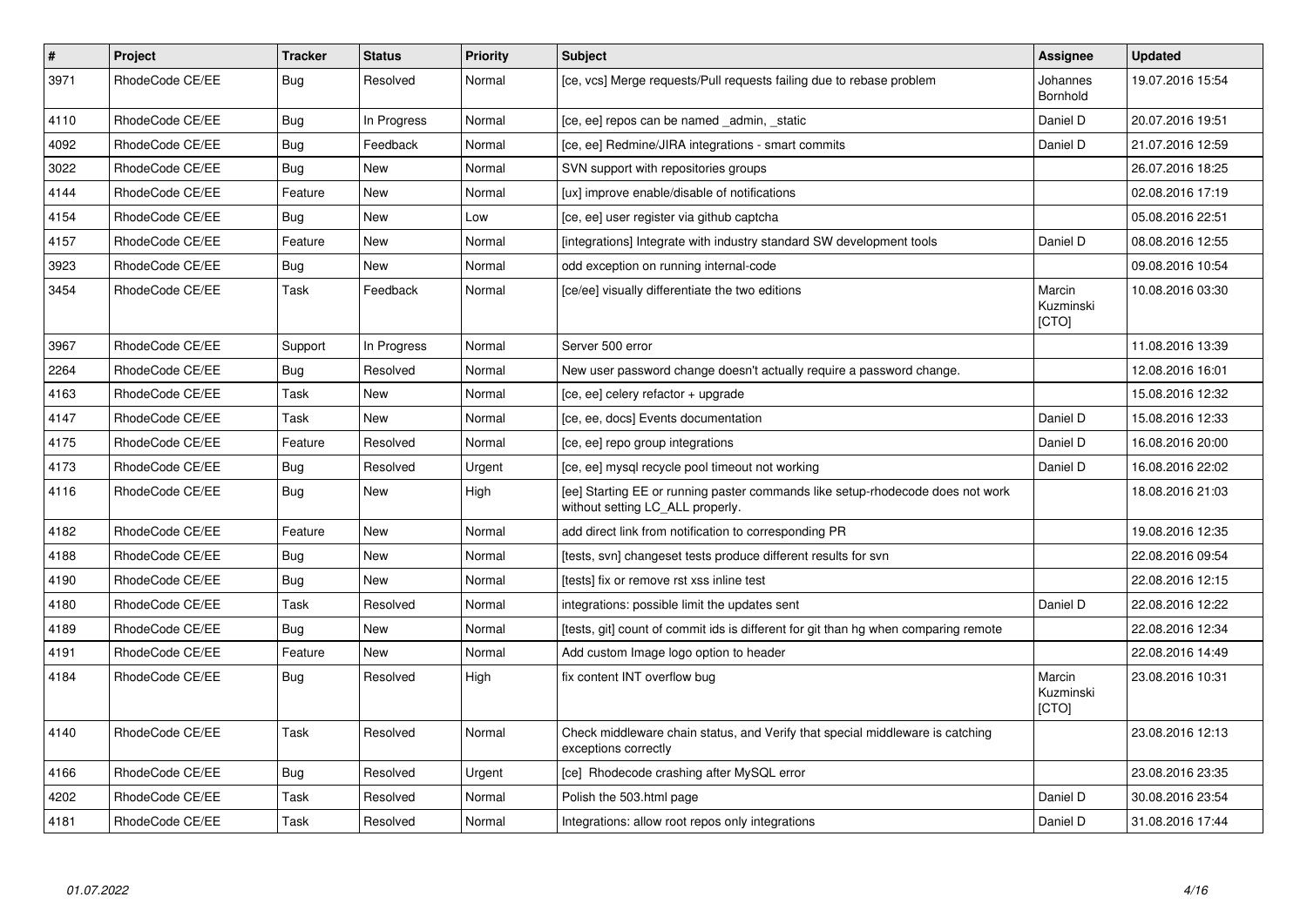| $\pmb{\#}$ | Project         | <b>Tracker</b> | <b>Status</b> | <b>Priority</b> | <b>Subject</b>                                                                                       | <b>Assignee</b>              | <b>Updated</b>   |
|------------|-----------------|----------------|---------------|-----------------|------------------------------------------------------------------------------------------------------|------------------------------|------------------|
| 4213       | RhodeCode CE/EE | Feature        | New           | High            | Embed PostgreSQL database                                                                            | Marcin<br>Kuzminski<br>[CTO] | 03.09.2016 23:45 |
| 4216       | RhodeCode CE/EE | Task           | New           | Normal          | [ux, renderers] implement consistent rendering for text fields                                       |                              | 06.09.2016 11:46 |
| 4222       | RhodeCode CE/EE | Feature        | <b>New</b>    | Normal          | Configurable detection of READMEs                                                                    |                              | 09.09.2016 10:05 |
| 4153       | RhodeCode CE/EE | Task           | Resolved      | Normal          | Optimize readme fetching by changing the system of readme detection                                  | Johannes<br>Bornhold         | 09.09.2016 10:17 |
| 4151       | RhodeCode CE/EE | Task           | Resolved      | Normal          | [packaging] Subversion to current 1.9.X                                                              |                              | 09.09.2016 10:18 |
| 4192       | RhodeCode CE/EE | Feature        | Resolved      | Normal          | [ce, ee] slack/hipchat integrations group commits by branch pushed                                   |                              | 09.09.2016 19:01 |
| 4223       | RhodeCode CE/EE | Bug            | Resolved      | High            | [git, tags] annotated tags not appearing in UI                                                       | Daniel D                     | 12.09.2016 06:12 |
| 4225       | RhodeCode CE/EE | Feature        | Resolved      | Normal          | [ce, ee] repo group integrations cascade to child repo groups                                        | Daniel D                     | 14.09.2016 11:12 |
| 4208       | RhodeCode CE/EE | Bug            | New           | Normal          | [ce, ee] test errors get hidden by error page                                                        | Daniel D                     | 14.09.2016 12:00 |
| 4179       | RhodeCode CE/EE | Task           | <b>New</b>    | Normal          | [ce, ee] refine perms summary list                                                                   | Daniel D                     | 14.09.2016 12:09 |
| 4226       | RhodeCode CE/EE | Feature        | <b>New</b>    | Normal          | [settings, system info] add VCS and Channelstream status to System Info                              |                              | 14.09.2016 16:45 |
| 4227       | RhodeCode CE/EE | Support        | Resolved      | Normal          | VBScript files detected as text/plain - no syntax highlighting                                       |                              | 14.09.2016 22:38 |
| 4194       | RhodeCode CE/EE | Task           | Resolved      | Normal          | move svn http backend out of labs into a real VCS settings                                           | Lisa Quatmann                | 14.09.2016 23:16 |
| 4199       | RhodeCode CE/EE | Bug            | Resolved      | High            | investigate: ongoing SSL problems when switching to 4.X from 3.X                                     | Johannes<br>Bornhold         | 15.09.2016 13:14 |
| 4206       | RhodeCode CE/EE | Bug            | Resolved      | High            | Error creating SVN groups                                                                            |                              | 15.09.2016 13:24 |
| 4178       | RhodeCode CE/EE | Bug            | Resolved      | Normal          | RhodeCode EE OVA VM wont run on a ESX 6.0 host                                                       | Marcin<br>Kuzminski<br>[CTO] | 15.09.2016 13:25 |
| 1131       | RhodeCode CE/EE | Feature        | Resolved      | Normal          | Implement default reviewers for code review                                                          | Daniel D                     | 21.09.2016 18:28 |
| 4203       | RhodeCode CE/EE | Task           | Resolved      | Normal          | Get rid of svn.proxy.parent_path_root, and replace it with reading storage location<br>from Database | Martin<br>Bornhold           | 22.09.2016 14:31 |
| 4233       | RhodeCode CE/EE | Bug            | Resolved      | High            | slack, git push problem                                                                              | Daniel D                     | 26.09.2016 11:56 |
| 4121       | RhodeCode CE/EE | Bug            | Resolved      | Normal          | [ce, ee] server announcement has extra margin                                                        | Lisa Quatmann                | 26.09.2016 14:00 |
| 4243       | RhodeCode CE/EE | Support        | Resolved      | High            | Gist visibility update?                                                                              | Martin<br>Bornhold           | 27.09.2016 06:40 |
| 4244       | RhodeCode CE/EE | Support        | Resolved      | Normal          | mod day syn template error when using auth realm with spaces in it                                   | Martin<br>Bornhold           | 28.09.2016 12:07 |
| 4247       | RhodeCode CE/EE | <b>Bug</b>     | Resolved      | Normal          | [vcs] Using current time as timestamp during archive creating leads to changing<br>hashes            | Martin<br>Bornhold           | 28.09.2016 12:07 |
| 4254       | RhodeCode CE/EE | Bug            | Resolved      | Normal          | [frontend] 500 Internal Server Error with i18n-ed pages                                              | Lisa Quatmann                | 30.09.2016 14:38 |
| 4255       | RhodeCode CE/EE | <b>Bug</b>     | New           | Normal          | [translation, i18n] translation not being applied to integrations pages                              |                              | 30.09.2016 15:56 |
| 4256       | RhodeCode CE/EE | <b>Bug</b>     | New           | Normal          | [ce, ee, ux] Source code highlight colors conflict with red/green inserted/deleted<br>blocks         | Daniel D                     | 03.10.2016 05:00 |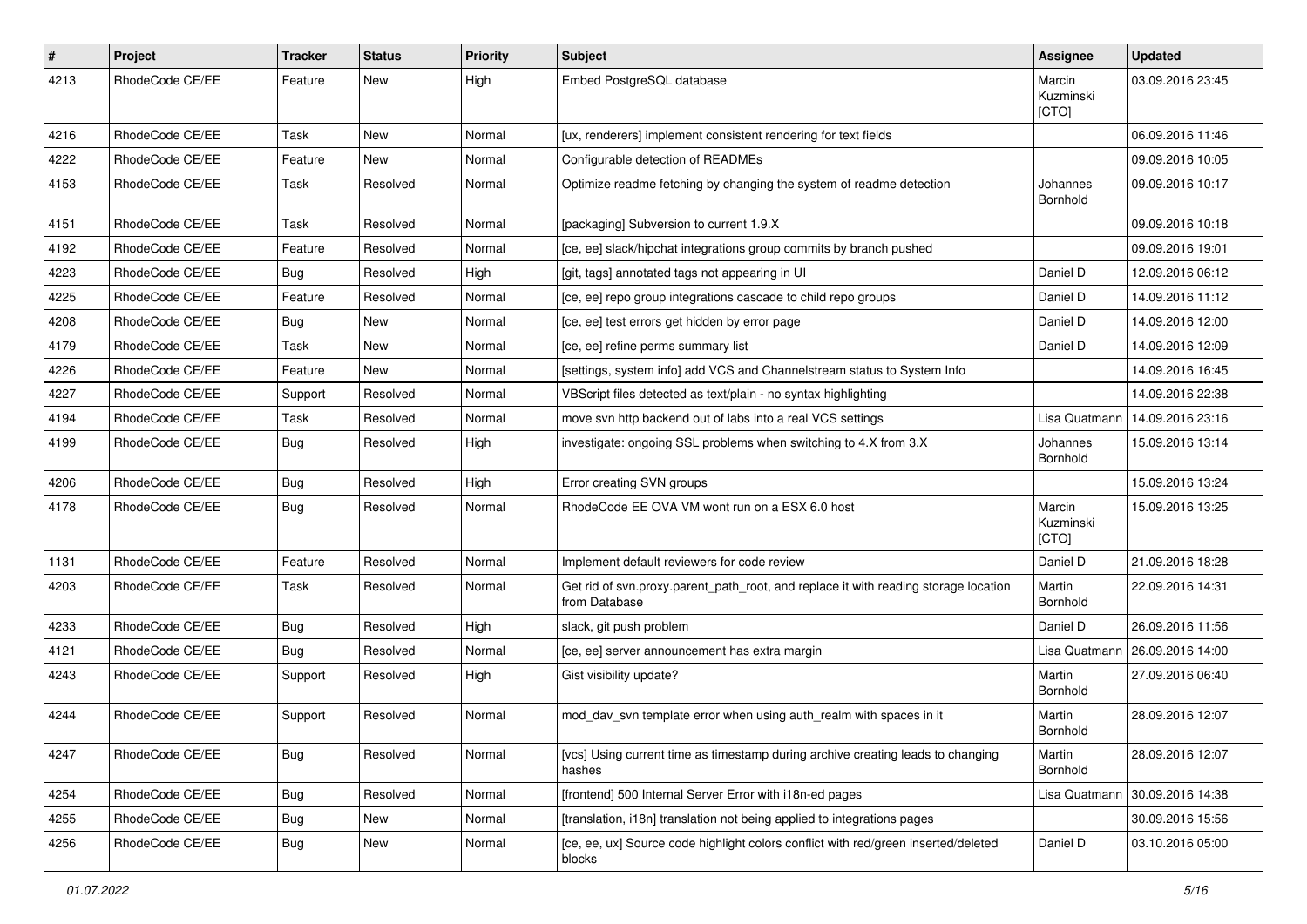| $\vert$ # | <b>Project</b>  | <b>Tracker</b> | <b>Status</b> | <b>Priority</b> | <b>Subject</b>                                                                                                       | Assignee                     | <b>Updated</b>   |
|-----------|-----------------|----------------|---------------|-----------------|----------------------------------------------------------------------------------------------------------------------|------------------------------|------------------|
| 3488      | RhodeCode CE/EE | Bug            | Resolved      | Normal          | [frontend, styling] update icon font                                                                                 | Lisa Quatmann                | 04.10.2016 13:27 |
| 4238      | RhodeCode CE/EE | Task           | Resolved      | Normal          | default reviewers updates                                                                                            | Daniel D                     | 06.10.2016 14:26 |
| 4268      | RhodeCode CE/EE | <b>Bug</b>     | Resolved      | High            | [ee] default reviewers from changed lines is returning wrong values                                                  | Daniel D                     | 06.10.2016 14:35 |
| 4252      | RhodeCode CE/EE | Support        | <b>New</b>    | Normal          | Backup & Recovery                                                                                                    |                              | 07.10.2016 19:47 |
| 4250      | RhodeCode CE/EE | <b>Bug</b>     | Resolved      | Normal          | Adding a reviewer into existing PR doesn't set a reason.                                                             | Marcin<br>Kuzminski<br>[CTO] | 07.10.2016 20:05 |
| 4267      | RhodeCode CE/EE | Feature        | Resolved      | Normal          | [ce, ee] jira tracker integration wildcard project key support                                                       | Daniel D                     | 10.10.2016 20:13 |
| 4224      | RhodeCode CE/EE | <b>Bug</b>     | Resolved      | Normal          | [docs] update docs re: removing old instances when switching editions                                                | Lisa Quatmann                | 11.10.2016 15:36 |
| 4272      | RhodeCode CE/EE | Feature        | <b>New</b>    | Normal          | Better SPAM protection                                                                                               |                              | 12.10.2016 11:14 |
| 4237      | RhodeCode CE/EE | Task           | Resolved      | Normal          | Enable HTTP support                                                                                                  | Martin<br>Bornhold           | 12.10.2016 11:51 |
| 4273      | RhodeCode CE/EE | <b>Bug</b>     | Resolved      | Urgent          | GIT executable not seen by vcsserver                                                                                 | Martin<br>Bornhold           | 13.10.2016 15:45 |
| 4269      | RhodeCode CE/EE | Support        | Resolved      | Normal          | Allow flash messages to be permanently surpressed                                                                    | <b>Marcin Lulek</b>          | 14.10.2016 12:46 |
| 4108      | RhodeCode CE/EE | Task           | Resolved      | Normal          | Release 4.2.2                                                                                                        |                              | 14.10.2016 13:08 |
| 4245      | RhodeCode CE/EE | Task           | Resolved      | Normal          | Convert control command to use http mode by default                                                                  | Marcin<br>Kuzminski<br>[CTO] | 14.10.2016 16:13 |
| 4266      | RhodeCode CE/EE | Bug            | Resolved      | Normal          | Error 500 on integrations page after setting up Webhook                                                              |                              | 17.10.2016 15:35 |
| 4285      | RhodeCode CE/EE | Bug            | New           | Normal          | Intermittent error while trying to create or fork a repository                                                       |                              | 17.10.2016 22:42 |
| 4278      | RhodeCode CE/EE | <b>Bug</b>     | Resolved      | Normal          | [admin] Clicking the save button in admin -> settings -> issue tracker leads to<br>exception if no patterns entered. | Daniel D                     | 18.10.2016 13:38 |
| 4281      | RhodeCode CE/EE | Task           | Resolved      | Normal          | Fix docs on To `increase database performance`                                                                       | Marcin<br>Kuzminski<br>[CTO] | 18.10.2016 16:39 |
| 4271      | RhodeCode CE/EE | Bug            | Resolved      | Normal          | Browsing new repository groups via SVN issue                                                                         | Martin<br>Bornhold           | 19.10.2016 11:11 |
| 4282      | RhodeCode CE/EE | Task           | Resolved      | Normal          | Add inode limit together with disk usage                                                                             | Marcin<br>Kuzminski<br>[CTO] | 19.10.2016 12:18 |
| 4289      | RhodeCode CE/EE | Task           | <b>New</b>    | Low             | [ce, ee] clean up pygments lexer functions + handling                                                                | Daniel D                     | 21.10.2016 14:44 |
| 4232      | RhodeCode CE/EE | Feature        | <b>New</b>    | Normal          | [ce, ee, pr, compare] redo diffs, support side by side diffs, html diffs                                             | Daniel D                     | 25.10.2016 15:40 |
| 1055      | RhodeCode CE/EE | Feature        | Resolved      | Normal          | [pr, vcs] Expose the shadow repository of a pull request                                                             | Martin<br>Bornhold           | 26.10.2016 10:33 |
| 4279      | RhodeCode CE/EE | <b>Bug</b>     | Resolved      | Normal          | re-captcha validation is broken                                                                                      | Martin<br>Bornhold           | 26.10.2016 22:27 |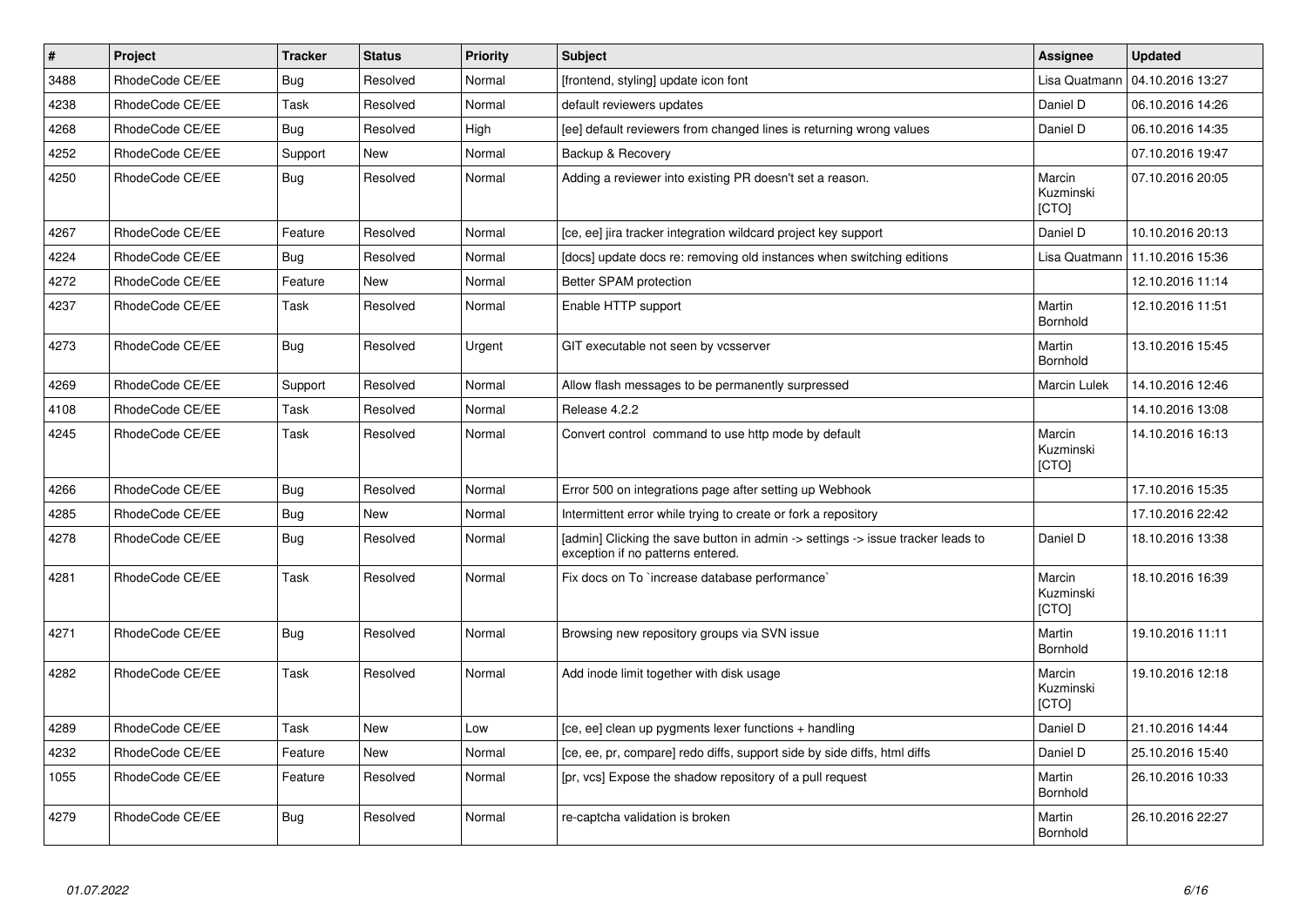| $\sharp$ | Project         | <b>Tracker</b> | <b>Status</b> | <b>Priority</b> | <b>Subject</b>                                                                                     | Assignee                     | <b>Updated</b>   |
|----------|-----------------|----------------|---------------|-----------------|----------------------------------------------------------------------------------------------------|------------------------------|------------------|
| 3950     | RhodeCode CE/EE | Bug            | Resolved      | Normal          | [ce, ee] trying to merge pr against a deleted branch/bookmark breaks the pr page                   | Martin<br>Bornhold           | 27.10.2016 16:12 |
| 4301     | RhodeCode CE/EE | Feature        | <b>New</b>    | Normal          | [API] toggle force password reset in api for Idap users                                            |                              | 28.10.2016 15:43 |
| 4297     | RhodeCode CE/EE | Task           | Resolved      | Normal          | redo the my-pull-requests page to use the datagrid                                                 | Marcin<br>Kuzminski<br>[CTO] | 01.11.2016 09:31 |
| 4277     | RhodeCode CE/EE | Bug            | Resolved      | Normal          | [frontend] System info page does not work correctly in safari.                                     | Martin<br>Bornhold           | 04.11.2016 12:08 |
| 4003     | RhodeCode CE/EE | Task           | Resolved      | Normal          | User personal repository groups improvements                                                       |                              | 07.11.2016 16:12 |
| 4296     | RhodeCode CE/EE | Bug            | Resolved      | Normal          | [ee] Can not create pull requests with reviewers.                                                  | Daniel D                     | 07.11.2016 21:17 |
| 4303     | RhodeCode CE/EE | Support        | <b>New</b>    | Normal          | rhodecode instance                                                                                 |                              | 08.11.2016 16:32 |
| 4305     | RhodeCode CE/EE | Task           | Resolved      | Normal          | Meta-tagging could be excluded from limit                                                          |                              | 09.11.2016 19:27 |
| 4251     | RhodeCode CE/EE | Task           | Feedback      | High            | [customer] Pull request with subrepos                                                              | Martin<br>Bornhold           | 10.11.2016 17:52 |
| 4276     | RhodeCode CE/EE | Bug            | Resolved      | Normal          | System info page uses mercurial/git versions from RhodeCode instead of VCSServer                   | Marcin<br>Kuzminski<br>[CTO] | 14.11.2016 21:19 |
| 4311     | RhodeCode CE/EE | Task           | Resolved      | Normal          | Diffs feedback                                                                                     | Daniel D                     | 26.11.2016 14:10 |
| 4304     | RhodeCode CE/EE | Bug            | Resolved      | High            | Search: Internal Server Error                                                                      |                              | 26.11.2016 16:26 |
| 4669     | RhodeCode CE/EE | Task           | New           | Normal          | disable pytest sugar on nix-build                                                                  |                              | 01.12.2016 12:52 |
| 4666     | RhodeCode CE/EE | Task           | Resolved      | Normal          | Bump git and mercurial to latest versions                                                          |                              | 02.12.2016 19:01 |
| 4670     | RhodeCode CE/EE | Task           | Resolved      | Normal          | Release 4.5.1                                                                                      | Marcin<br>Kuzminski<br>[CTO] | 06.12.2016 21:13 |
| 4283     | RhodeCode CE/EE | Task           | Resolved      | Normal          | bump whoosh to 2.7.4 release                                                                       |                              | 13.12.2016 21:08 |
| 4675     | RhodeCode CE/EE | Bug            | Resolved      | Normal          | Disk free inodes are displayed incorrectly                                                         |                              | 13.12.2016 22:41 |
| 4676     | RhodeCode CE/EE | Bug            | Resolved      | Normal          | Some admin passwords can make installation fail                                                    |                              | 16.12.2016 16:16 |
| 4677     | RhodeCode CE/EE | Support        | Resolved      | High            | API get_repo_refs not working?                                                                     |                              | 19.12.2016 11:46 |
| 4678     | RhodeCode CE/EE | Task           | Resolved      | Normal          | Release 4.5.2                                                                                      |                              | 19.12.2016 17:32 |
| 5150     | RhodeCode CE/EE | Task           | Resolved      | Normal          | Password reset promts in my account should be hidden in accounts that are not of<br>type rhodecode | Marcin<br>Kuzminski<br>[CTO] | 02.01.2017 16:34 |
| 5164     | RhodeCode CE/EE | <b>Bug</b>     | Resolved      | Normal          | non-web calls are leaking session objects                                                          |                              | 13.01.2017 01:30 |
| 4259     | RhodeCode CE/EE | Task           | Resolved      | Low             | Events, create post-create-user event                                                              | Daniel D                     | 30.01.2017 20:11 |
| 5184     | RhodeCode CE/EE | Task           | Resolved      | Normal          | bump pyramid to 1.7.X                                                                              |                              | 06.02.2017 21:50 |
| 1404     | RhodeCode CE/EE | <b>Bug</b>     | Resolved      | Normal          | clone of really huge git repo (4gb) causes pyro to explode                                         |                              | 07.02.2017 14:52 |
| 5198     | RhodeCode CE/EE | Task           | Resolved      | Normal          | remove pyro4 from enterprise                                                                       |                              | 07.02.2017 19:28 |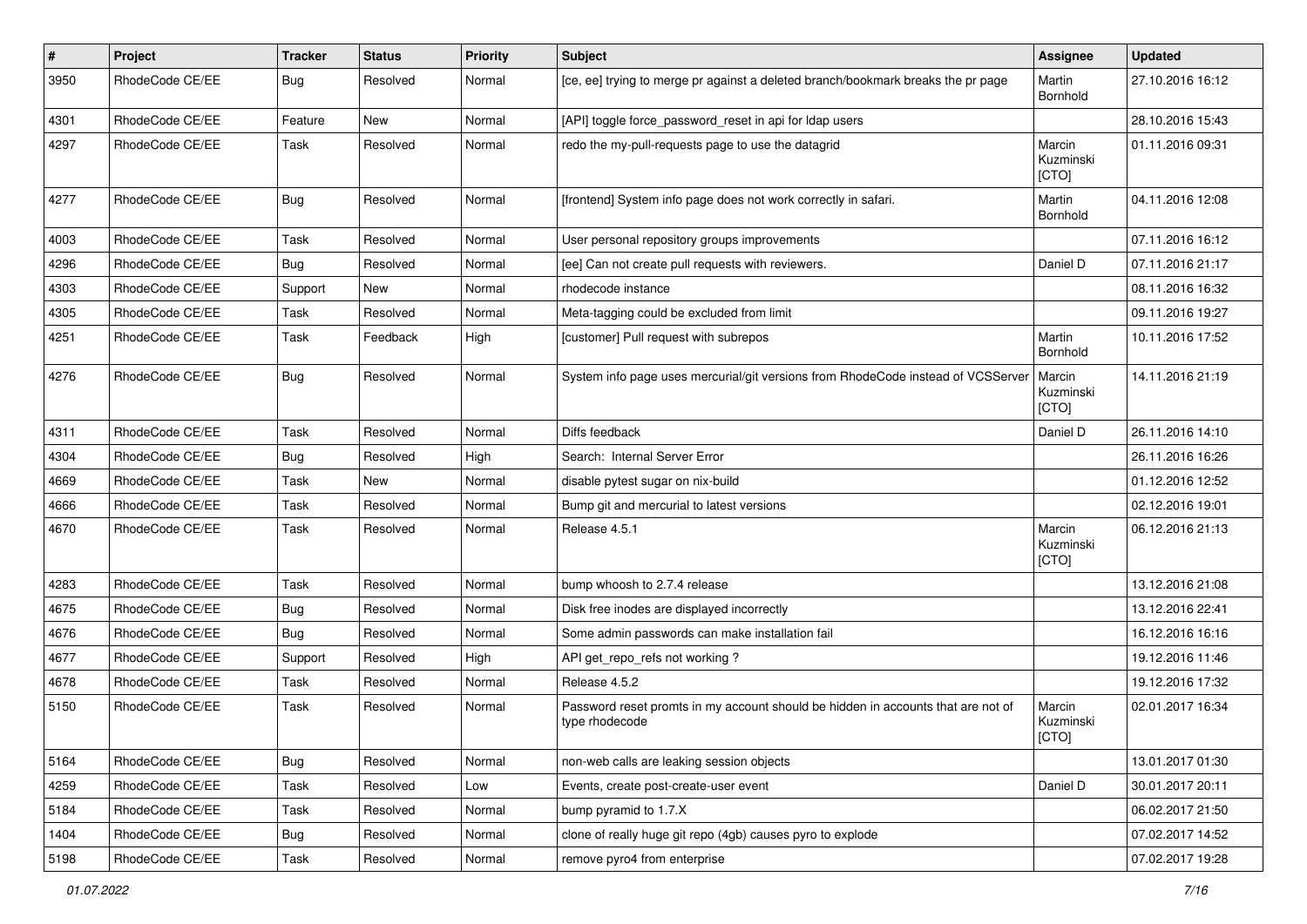| $\vert$ # | Project         | <b>Tracker</b> | <b>Status</b> | <b>Priority</b> | <b>Subject</b>                                                                                | Assignee                     | <b>Updated</b>   |
|-----------|-----------------|----------------|---------------|-----------------|-----------------------------------------------------------------------------------------------|------------------------------|------------------|
| 5201      | RhodeCode CE/EE | Task           | Resolved      | Normal          | API: implement describe-methods                                                               |                              | 13.02.2017 15:57 |
| 5207      | RhodeCode CE/EE | Task           | Resolved      | Low             | Release 4.6.1                                                                                 |                              | 13.02.2017 18:04 |
| 5210      | RhodeCode CE/EE | Bug            | Resolved      | Normal          | webook problems                                                                               |                              | 13.02.2017 19:43 |
| 4274      | RhodeCode CE/EE | Bug            | Resolved      | Normal          | 500 error when push big objects                                                               |                              | 13.02.2017 19:53 |
| 5213      | RhodeCode CE/EE | Bug            | Resolved      | Normal          | Fixing Apache Proxy timeout issues                                                            |                              | 14.02.2017 09:44 |
| 5218      | RhodeCode CE/EE | Bug            | New           | Normal          | 500 when forking repository, when using special chars in password.                            |                              | 19.02.2017 21:46 |
| 5221      | RhodeCode CE/EE | Task           | Resolved      | Normal          | Missing comment type in emails                                                                |                              | 19.02.2017 21:46 |
| 5227      | RhodeCode CE/EE | <b>Bug</b>     | <b>New</b>    | Normal          | 400 during a svn checkout, file with special chars                                            |                              | 23.02.2017 17:43 |
| 5235      | RhodeCode CE/EE | Task           | Resolved      | Normal          | relative image support                                                                        |                              | 10.03.2017 23:37 |
| 5256      | RhodeCode CE/EE | Feature        | <b>New</b>    | Normal          | Last repository access time.                                                                  |                              | 23.03.2017 16:34 |
| 4235      | RhodeCode CE/EE | Task           | Resolved      | High            | Support GIT LFS server                                                                        |                              | 23.03.2017 17:24 |
| 5257      | RhodeCode CE/EE | Bug            | New           | Normal          | Git repository with big binary file provokes error and strange behavior/memory leak<br>of RH. | Marcin<br>Kuzminski<br>[CTO] | 23.03.2017 22:02 |
| 2817      | RhodeCode CE/EE | Feature        | Resolved      | Normal          | Make largefiles downloadable from the interface                                               |                              | 27.03.2017 14:04 |
| 4306      | RhodeCode CE/EE | Bug            | Resolved      | Normal          | Issue to push file with character # on a SVN                                                  |                              | 03.04.2017 16:44 |
| 5255      | RhodeCode CE/EE | Support        | <b>New</b>    | Normal          | I can't access issues created by me from mail                                                 |                              | 04.04.2017 11:28 |
| 5266      | RhodeCode CE/EE | Bug            | Resolved      | Normal          | Validate if changes in target branches get's propagated on Pull request updates               |                              | 05.04.2017 18:10 |
| 5271      | RhodeCode CE/EE | Feature        | New           | Normal          | Private comments                                                                              |                              | 07.04.2017 12:01 |
| 5273      | RhodeCode CE/EE | Feature        | New           | Normal          | Comment status                                                                                |                              | 07.04.2017 13:10 |
| 5259      | RhodeCode CE/EE | Bug            | Resolved      | Normal          | user-journal storage changes                                                                  |                              | 12.04.2017 00:04 |
| 5277      | RhodeCode CE/EE | Bug            | Resolved      | Normal          | table id=user_list_table - Ajax error                                                         |                              | 13.04.2017 01:04 |
| 5278      | RhodeCode CE/EE | Feature        | New           | Normal          | Require support for git repositories of the form git://                                       |                              | 13.04.2017 15:20 |
| 5265      | RhodeCode CE/EE | Task           | Resolved      | Normal          | Enable phases support                                                                         |                              | 11.05.2017 11:10 |
| 5225      | RhodeCode CE/EE | Task           | Resolved      | Normal          | add tag of author/contribitor to comments                                                     |                              | 11.05.2017 11:10 |
| 4207      | RhodeCode CE/EE | Feature        | Resolved      | Normal          | Support for obsolescence markers in changelog UI                                              |                              | 19.05.2017 16:14 |
| 4219      | RhodeCode CE/EE | Feature        | Resolved      | Normal          | [ce, ee] Add mandatory reviewers for pull requests                                            | Marcin<br>Kuzminski<br>[CTO] | 20.06.2017 15:23 |
| 5321      | RhodeCode CE/EE | Feature        | Resolved      | Normal          | Audit logs                                                                                    |                              | 21.06.2017 12:49 |
| 5269      | RhodeCode CE/EE | Support        | <b>New</b>    | Normal          | Upgrade from RC EE 3.7.1 to RC EE 4.x                                                         |                              | 29.06.2017 19:36 |
| 4312      | RhodeCode CE/EE | Task           | New           | Normal          | Storage location changes                                                                      |                              | 11.07.2017 13:31 |
| 4234      | RhodeCode CE/EE | Task           | New           | Normal          | prepare and test RhodeCode VM image for AWS                                                   | Marcin Lulek                 | 11.07.2017 13:32 |
| 4288      | RhodeCode CE/EE | Task           | Resolved      | Normal          | [ce, ee] unify controllers that use diffs                                                     | Daniel D                     | 02.08.2017 11:41 |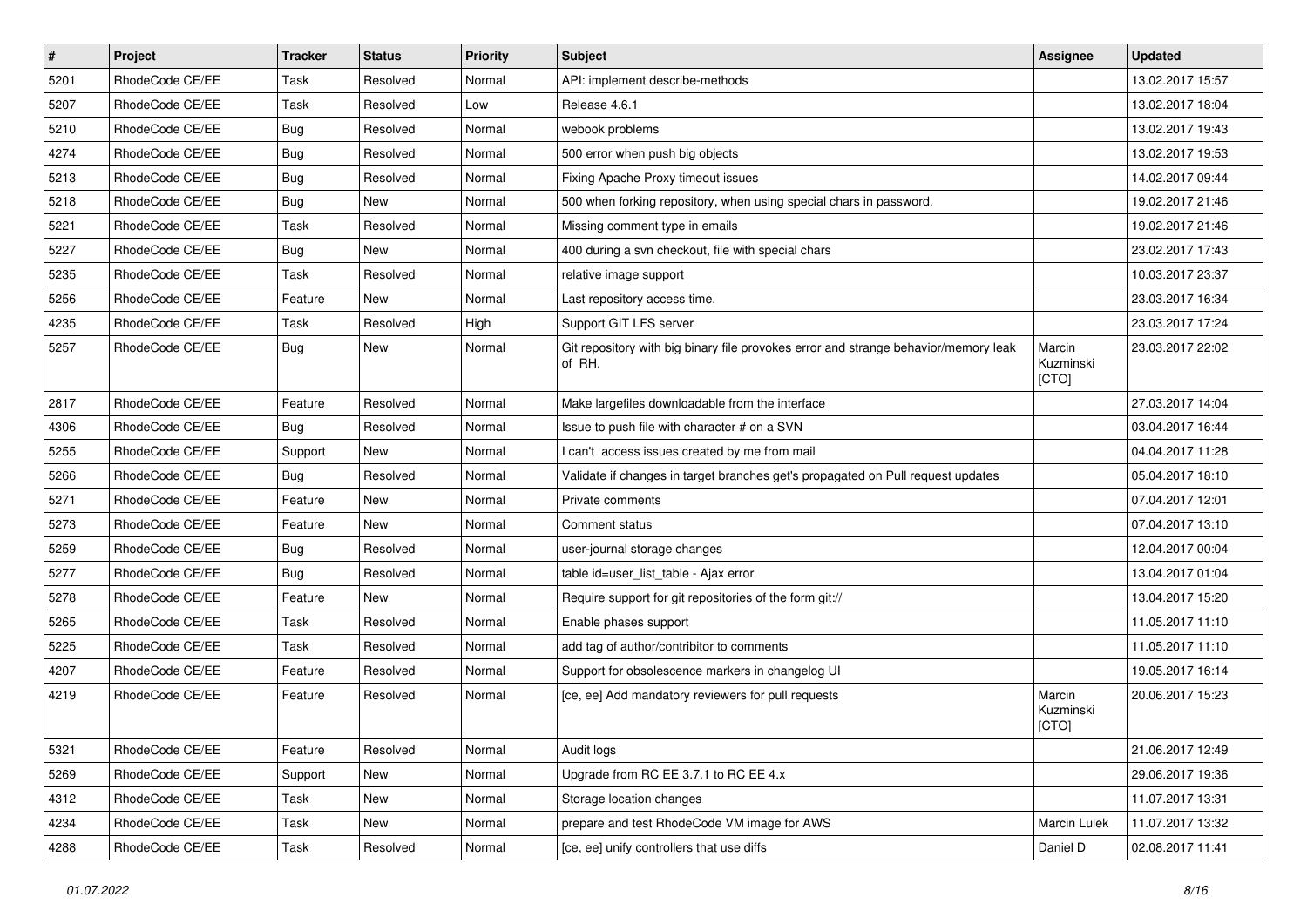| $\pmb{\#}$ | Project         | <b>Tracker</b> | <b>Status</b> | <b>Priority</b> | Subject                                                                                                                                                                              | <b>Assignee</b>              | <b>Updated</b>   |
|------------|-----------------|----------------|---------------|-----------------|--------------------------------------------------------------------------------------------------------------------------------------------------------------------------------------|------------------------------|------------------|
| 5337       | RhodeCode CE/EE | Bug            | Resolved      | Normal          | Possible memory leak after few Git Pull Requests                                                                                                                                     |                              | 08.08.2017 13:08 |
| 5375       | RhodeCode CE/EE | Support        | Resolved      | Normal          | How do I configure "Go to" to just search repository names?                                                                                                                          |                              | 16.08.2017 18:00 |
| 5376       | RhodeCode CE/EE | Bug            | Resolved      | Normal          | error: pretxnchangegroup.acl hook failed: acl: user "" denied on branch "default"                                                                                                    |                              | 16.08.2017 19:45 |
| 5343       | RhodeCode CE/EE | Task           | Resolved      | Normal          | SSH key management and SSH support                                                                                                                                                   |                              | 18.08.2017 23:50 |
| 5379       | RhodeCode CE/EE | Bug            | Resolved      | Normal          | Journal RSS feed errors                                                                                                                                                              |                              | 01.09.2017 16:40 |
| 5382       | RhodeCode CE/EE | Feature        | New           | Normal          | Support for repository aliases                                                                                                                                                       | Marcin<br>Kuzminski<br>[CTO] | 04.09.2017 15:17 |
| 5381       | RhodeCode CE/EE | Bug            | Resolved      | Normal          | Email integration changeset links invalid                                                                                                                                            |                              | 06.09.2017 12:29 |
| 5380       | RhodeCode CE/EE | Bug            | Resolved      | Normal          | repo commits pageintion error                                                                                                                                                        |                              | 06.09.2017 19:16 |
| 5203       | RhodeCode CE/EE | Task           | Resolved      | Normal          | optimise large repos speed                                                                                                                                                           |                              | 08.09.2017 16:10 |
| 4193       | RhodeCode CE/EE | Feature        | In Progress   | Normal          | Improve Filter Functionality in the Change Log                                                                                                                                       | Marcin<br>Kuzminski<br>[CTO] | 22.09.2017 10:25 |
| 4299       | RhodeCode CE/EE | Task           | <b>New</b>    | Normal          | TEMPLATE repo groups                                                                                                                                                                 |                              | 22.09.2017 10:26 |
| 1457       | RhodeCode CE/EE | Feature        | <b>New</b>    | Normal          | add allow permissions inheritance on repo groups                                                                                                                                     |                              | 22.09.2017 10:27 |
| 4051       | RhodeCode CE/EE | Task           | New           | Normal          | [ux, renderering] Consistent formatting on text fields.                                                                                                                              |                              | 22.09.2017 10:27 |
| 5289       | RhodeCode CE/EE | Feature        | <b>New</b>    | High            | Ability to Upload/Replace a file using the UI                                                                                                                                        |                              | 22.09.2017 10:29 |
| 4197       | RhodeCode CE/EE | Task           | New           | Normal          | [ce, ee] get list of users with their permissions to a repository                                                                                                                    | Daniel D                     | 22.09.2017 10:30 |
| 5394       | RhodeCode CE/EE | Support        | <b>New</b>    | Normal          | SVN to Git / Mercurial Migration                                                                                                                                                     |                              | 03.10.2017 09:29 |
| 5396       | RhodeCode CE/EE | Feature        | Resolved      | Normal          | Merge state with shadow repo should be created during pull request                                                                                                                   |                              | 12.10.2017 21:57 |
| 5316       | RhodeCode CE/EE | Feature        | In Progress   | Normal          | UI should provide checkout URL for a SVN path                                                                                                                                        |                              | 06.11.2017 21:59 |
| 5400       | RhodeCode CE/EE | Task           | <b>New</b>    | Normal          | User group - subgroup support                                                                                                                                                        |                              | 06.11.2017 22:00 |
| 4169       | RhodeCode CE/EE | Task           | Resolved      | Normal          | re-architecture celery support                                                                                                                                                       |                              | 17.11.2017 19:21 |
| 4000       | RhodeCode CE/EE | Feature        | New           | Normal          | Make compare more functional                                                                                                                                                         | Marcin<br>Kuzminski<br>[CTO] | 18.11.2017 19:11 |
| 5404       | RhodeCode CE/EE | Task           | <b>New</b>    | Normal          | Add an option to detach review rules when deleting an user                                                                                                                           |                              | 22.11.2017 11:23 |
| 5405       | RhodeCode CE/EE | Bug            | <b>New</b>    | Normal          | Add repository from UI leads to HTTP/404                                                                                                                                             |                              | 28.11.2017 11:39 |
| 5406       | RhodeCode CE/EE | Bug            | New           | Normal          | <b>Installer Fails</b>                                                                                                                                                               |                              | 01.12.2017 11:52 |
| 5202       | RhodeCode CE/EE | Task           | Resolved      | Normal          | run git gc and git repack on GIT repos when we have a scheduler via celery in<br>pyramid                                                                                             |                              | 04.12.2017 20:49 |
| 5410       | RhodeCode CE/EE | Bug            | New           | Normal          | After converting to CE, we get the following error when trying to view some repos in<br>the UI: "UnicodeDecodeError: 'ascii' codec can't decode byte" (full error in<br>Description) |                              | 25.01.2018 20:45 |
| 5433       | RhodeCode CE/EE | <b>Bug</b>     | Resolved      | High            | RhodeCode Community 4.11 doesn't handle HG largefiles extension                                                                                                                      |                              | 01.02.2018 20:08 |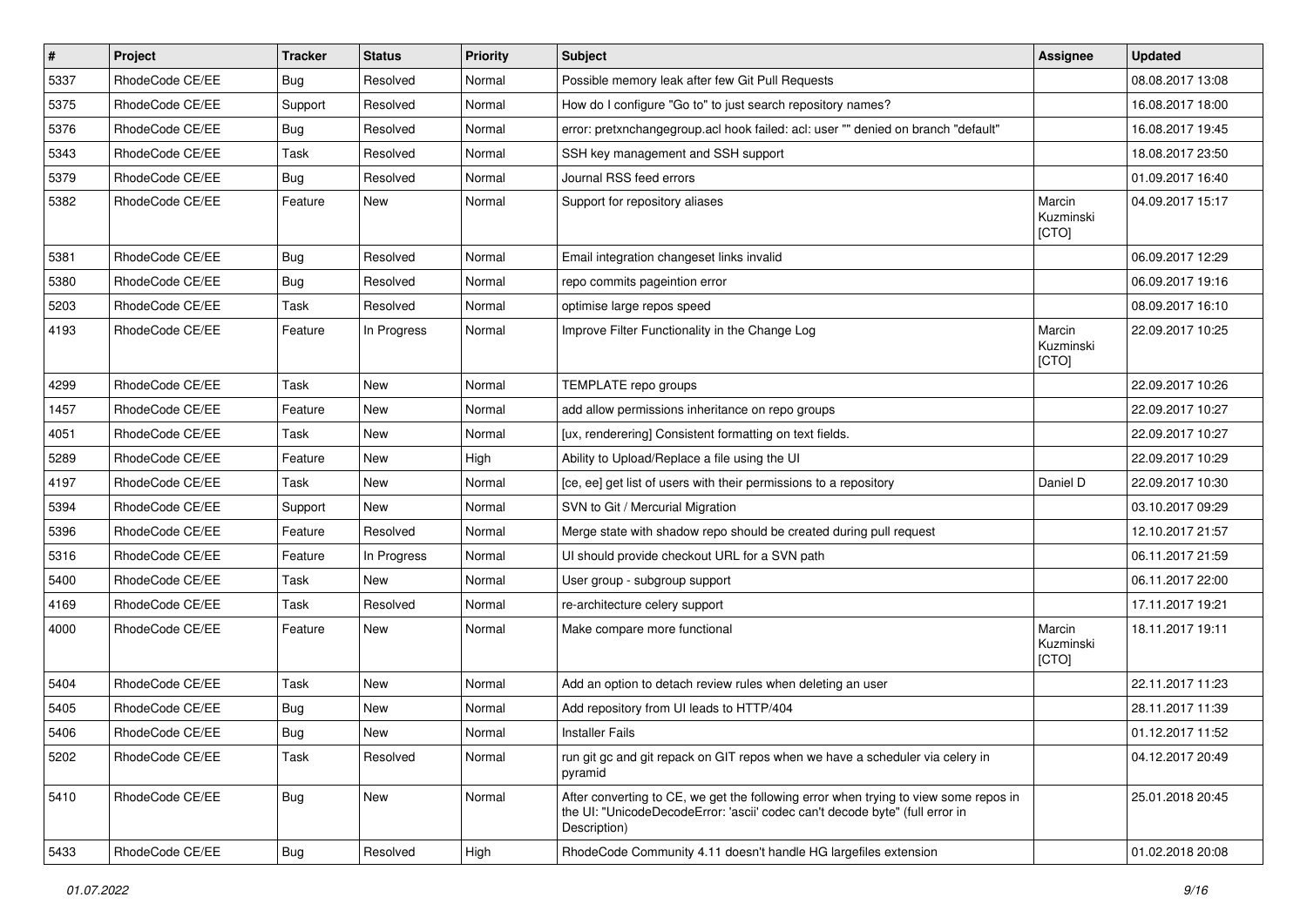| $\vert$ # | Project         | <b>Tracker</b> | <b>Status</b> | <b>Priority</b> | <b>Subject</b>                                                                          | <b>Assignee</b>                | <b>Updated</b>   |
|-----------|-----------------|----------------|---------------|-----------------|-----------------------------------------------------------------------------------------|--------------------------------|------------------|
| 4246      | RhodeCode CE/EE | Task           | New           | Normal          | [ce, ee, vcs, git] add tests for annotated git tags                                     | Daniel D                       | 13.02.2018 18:03 |
| 5436      | RhodeCode CE/EE | Bug            | Resolved      | High            | Unable To Open Pull Request in 4.11.2                                                   |                                | 14.02.2018 11:14 |
| 5386      | RhodeCode CE/EE | Task           | Resolved      | Normal          | Increase security for Email Change                                                      | Marcin<br>Kuzminski<br>[CTO]   | 17.02.2018 17:29 |
| 2844      | RhodeCode CE/EE | Task           | <b>New</b>    | Normal          | Update Bcrypt to a maintained version                                                   |                                | 17.02.2018 20:37 |
| 5326      | RhodeCode CE/EE | Task           | Resolved      | Normal          | Public usergroup profile                                                                | Bartłomiej<br>Wołyńczyk        | 22.02.2018 15:44 |
| 5412      | RhodeCode CE/EE | Bug            | Resolved      | Normal          | Webhook for "pullrequest commented" event returns incomplete data                       |                                | 27.02.2018 18:00 |
| 5371      | RhodeCode CE/EE | Bug            | <b>New</b>    | Normal          | Comment times in Pull Requests are off by 1 day                                         |                                | 10.04.2018 15:11 |
| 5414      | RhodeCode CE/EE | Bug            | New           | High            | When Opening New Pull Request, Target Revision Default Is Undesireable                  |                                | 11.04.2018 23:20 |
| 5457      | RhodeCode CE/EE | Bug            | Resolved      | Normal          | Internal server error on full-text search settings page with Elasticsearch              |                                | 16.04.2018 09:08 |
| 4120      | RhodeCode CE/EE | Task           | <b>New</b>    | Normal          | [ce] replace get_repo_nodes api                                                         | Daniel D                       | 17.04.2018 21:49 |
| 4045      | RhodeCode CE/EE | Task           | New           | Normal          | File permissions                                                                        |                                | 17.04.2018 21:49 |
| 4109      | RhodeCode CE/EE | Bug            | <b>New</b>    | Normal          | [files] The "switch to commit" widget is broken after using browser back button         |                                | 17.04.2018 21:50 |
| 4290      | RhodeCode CE/EE | Task           | New           | Normal          | Allow to transplant the review status to merged commits                                 |                                | 17.04.2018 21:50 |
| 5391      | RhodeCode CE/EE | Task           | Resolved      | High            | Secure Email change                                                                     |                                | 17.04.2018 21:50 |
| 5270      | RhodeCode CE/EE | Task           | <b>New</b>    | Normal          | Comments updates                                                                        | <b>Bartłomiej</b><br>Wołyńczyk | 17.04.2018 21:51 |
| 3364      | RhodeCode CE/EE | Support        | <b>New</b>    | High            | Allow Specifying the Commit Message for Pull Request Merges                             |                                | 17.04.2018 21:51 |
| 4074      | RhodeCode CE/EE | Feature        | <b>New</b>    | Normal          | Edit review comment                                                                     | Bartłomiej<br>Wołyńczyk        | 17.04.2018 21:51 |
| 5444      | RhodeCode CE/EE | Bug            | Resolved      | Normal          | Error while creating a pull request on a Mercurial repository                           |                                | 17.04.2018 22:29 |
| 5471      | RhodeCode CE/EE | Bug            | <b>New</b>    | Normal          | Webhook integration failing: need more than 3 values to unpack                          |                                | 01.06.2018 02:26 |
| 5475      | RhodeCode CE/EE | Bug            | <b>New</b>    | Normal          | Unable to locate user in OpenLDAP directory via Idaps                                   |                                | 08.06.2018 20:06 |
| 5441      | RhodeCode CE/EE | Feature        | <b>New</b>    | Low             | Some files not parsed as XML files                                                      | Marcin<br>Kuzminski<br>[CTO]   | 12.06.2018 12:23 |
| 4089      | RhodeCode CE/EE | Bug            | Resolved      | Normal          | svn repository does not exist                                                           |                                | 12.06.2018 12:29 |
| 5187      | RhodeCode CE/EE | Feature        | Resolved      | Normal          | changelog dynamic loading of commits                                                    |                                | 12.06.2018 12:31 |
| 5460      | RhodeCode CE/EE | <b>Bug</b>     | New           | Low             | Repo creation stuck when remote clone returns partial http code 500                     |                                | 06.07.2018 19:14 |
| 5484      | RhodeCode CE/EE | Support        | New           | Normal          | Setting up ssh, remote hg not found                                                     |                                | 06.07.2018 23:41 |
| 5462      | RhodeCode CE/EE | Bug            | New           | Normal          | create_repo api fails with celery enabled                                               |                                | 10.07.2018 17:49 |
| 5489      | RhodeCode CE/EE | <b>Bug</b>     | Resolved      | High            | grant_user_permission_to_repo_group API call fails to set permissions on child<br>repos |                                | 11.07.2018 09:57 |
| 5492      | RhodeCode CE/EE | <b>Bug</b>     | New           | Normal          | VCSServer + SVN 1.10                                                                    |                                | 26.07.2018 15:01 |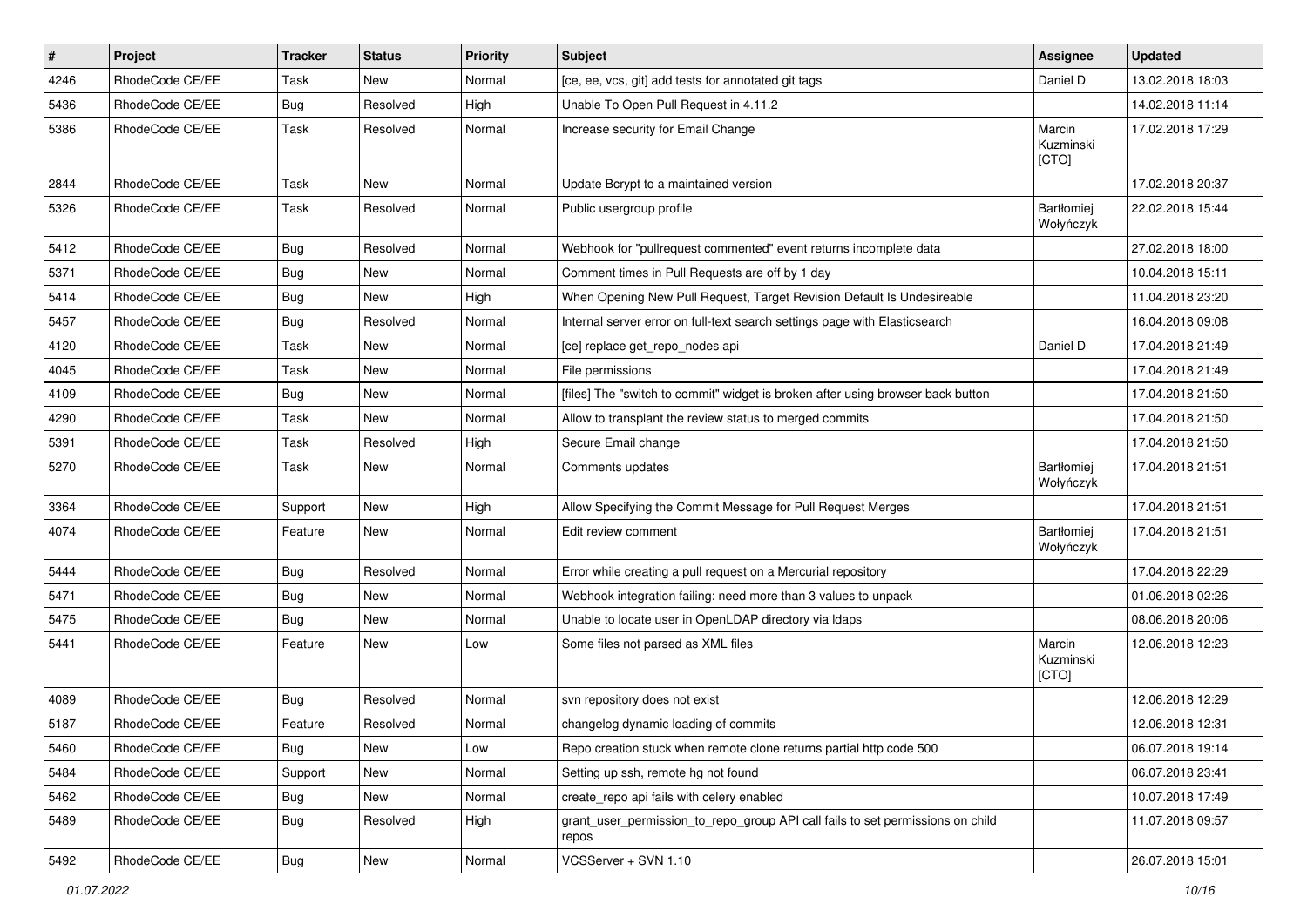| $\#$ | Project         | <b>Tracker</b> | <b>Status</b> | <b>Priority</b> | <b>Subject</b>                                                                                             | <b>Assignee</b>              | <b>Updated</b>   |
|------|-----------------|----------------|---------------|-----------------|------------------------------------------------------------------------------------------------------------|------------------------------|------------------|
| 5496 | RhodeCode CE/EE | Support        | <b>New</b>    | Normal          | database migration 4.11.6 mysql to 4.12.4 postgres                                                         |                              | 27.08.2018 21:17 |
| 5461 | RhodeCode CE/EE | Bug            | Resolved      | Normal          | Changes to user group permissions via API are not audit logged                                             |                              | 30.08.2018 09:47 |
| 5491 | RhodeCode CE/EE | Support        | <b>New</b>    | Urgent          | Upgrade RhodeCode Community + VCSSERVER from 4.10.4 to 4.12.4, pull request<br>stop working with reviewers |                              | 30.08.2018 09:47 |
| 5468 | RhodeCode CE/EE | Support        | <b>New</b>    | Normal          | Check logic for updating last commit for repository groups                                                 |                              | 30.08.2018 09:47 |
| 4044 | RhodeCode CE/EE | Feature        | Resolved      | Normal          | <b>Branch permissions</b>                                                                                  |                              | 30.08.2018 09:48 |
| 5497 | RhodeCode CE/EE | Support        | New           | Normal          | hg push hangs                                                                                              |                              | 30.08.2018 22:15 |
| 5495 | RhodeCode CE/EE | Support        | <b>New</b>    | Normal          | Idap to crowd users groups sync source                                                                     |                              | 10.09.2018 22:09 |
| 5499 | RhodeCode CE/EE | Support        | <b>New</b>    | Normal          | ERROR [celery.worker.consumer.consumer] consumer: Cannot connect                                           |                              | 11.09.2018 08:39 |
| 5500 | RhodeCode CE/EE | Bug            | New           | Normal          | How to enable/set "RC SKIP HOOKS" to disable svn hooks?                                                    |                              | 02.10.2018 07:45 |
| 5504 | RhodeCode CE/EE | Feature        | <b>New</b>    | Normal          | Buttons to copy commit hash and to expand the commit message in the repo<br>summary view                   |                              | 26.10.2018 00:59 |
| 5506 | RhodeCode CE/EE | <b>Bug</b>     | <b>New</b>    | Normal          | Web UI fonts are not looking good and is difficult to read for people with low vision                      |                              | 26.10.2018 09:38 |
| 5304 | RhodeCode CE/EE | Bug            | Resolved      | Normal          | Email template not correct                                                                                 |                              | 31.10.2018 08:36 |
| 5297 | RhodeCode CE/EE | Bug            | Resolved      | Normal          | Locale fails on a SuSE system                                                                              |                              | 31.10.2018 08:36 |
| 5482 | RhodeCode CE/EE | <b>Bug</b>     | Resolved      | Normal          | Changing a repo's 'Remote pull uri' in its Settings fails with 'No repo type specified'                    |                              | 31.10.2018 08:37 |
| 5503 | RhodeCode CE/EE | Support        | New           | Normal          | failed to upgrade to 4.13.3                                                                                |                              | 06.11.2018 18:28 |
| 5512 | RhodeCode CE/EE | Bug            | New           | Normal          | Show commit phase in summary view                                                                          |                              | 09.11.2018 21:37 |
| 5511 | RhodeCode CE/EE | Feature        | New           | Normal          | New feature to synchronize the fork with the remote repo from the summary page                             |                              | 13.11.2018 01:23 |
| 5509 | RhodeCode CE/EE | <b>Bug</b>     | New           | Normal          | Remove `!important attributes` from UI elements                                                            |                              | 07.12.2018 07:40 |
| 5502 | RhodeCode CE/EE | Bug            | Resolved      | High            | 500 error when using multiple custom branch permissions                                                    |                              | 07.12.2018 09:49 |
| 5505 | RhodeCode CE/EE | Bug            | Resolved      | Normal          | Notification emails from RhodeCode is garbled in Outlook 2016 web client                                   |                              | 07.12.2018 09:49 |
| 5517 | RhodeCode CE/EE | Bug            | Resolved      | Urgent          | Problem with upgrading to Community-4.15                                                                   |                              | 11.12.2018 06:32 |
| 5519 | RhodeCode CE/EE | Bug            | New           | High            | User unable to fork the repo despite setting Repository Forking to Disabled                                |                              | 11.12.2018 22:21 |
| 5524 | RhodeCode CE/EE | <b>Bug</b>     | New           | High            | Cannot log into RhodeCode anymore                                                                          |                              | 15.01.2019 17:08 |
| 5442 | RhodeCode CE/EE | Feature        | Resolved      | Low             | Preview of Jupyter notebooks                                                                               | Marcin<br>Kuzminski<br>[CTO] | 16.01.2019 16:33 |
| 5527 | RhodeCode CE/EE | Support        | <b>New</b>    | Normal          | API: expose human readable failure reason                                                                  |                              | 30.01.2019 17:43 |
| 5530 | RhodeCode CE/EE | Bug            | Resolved      | Normal          | Email integration has incorrect url                                                                        |                              | 09.02.2019 10:33 |
| 5538 | RhodeCode CE/EE | Bug            | New           | Normal          | internal server error (UnicodeDecodeError) during rhodecode-index request                                  |                              | 20.02.2019 14:43 |
| 5540 | RhodeCode CE/EE | Bug            | New           | Normal          | Rhode Code 4.15.2 VCS Caching(?) behaviour                                                                 |                              | 25.02.2019 17:01 |
| 5543 | RhodeCode CE/EE | Feature        | <b>New</b>    | Normal          | Repo API should have equivalent get_repo_audit_logs() to User API call<br>get user audit logs()            |                              | 26.02.2019 12:22 |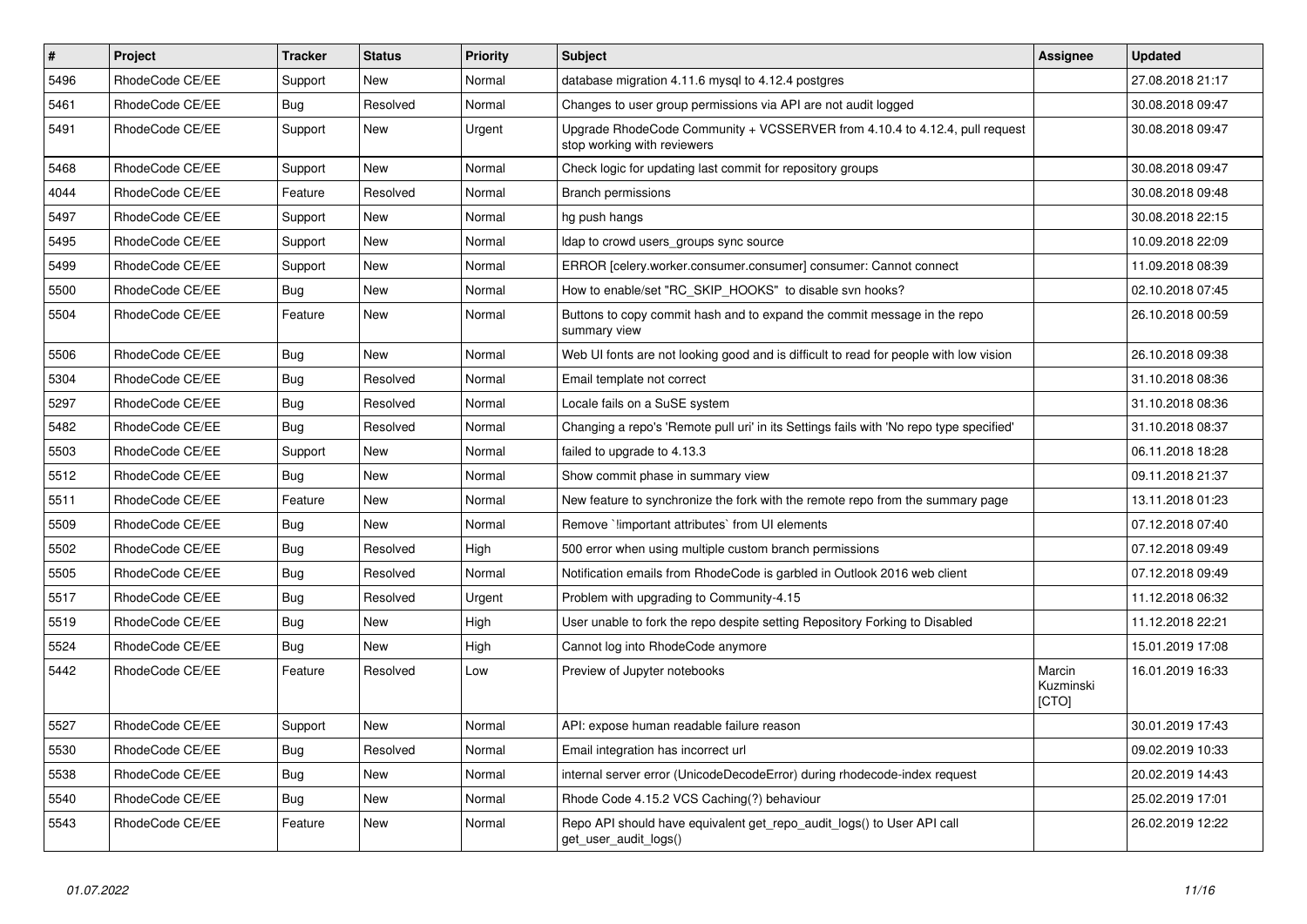| $\pmb{\#}$ | Project         | <b>Tracker</b> | <b>Status</b> | <b>Priority</b> | <b>Subject</b>                                                                                                                    | <b>Assignee</b>    | <b>Updated</b>   |
|------------|-----------------|----------------|---------------|-----------------|-----------------------------------------------------------------------------------------------------------------------------------|--------------------|------------------|
| 5544       | RhodeCode CE/EE | Support        | Resolved      | Normal          | Use of authentication token with LDAP account results in account lockout when max<br>bad password attempts are configured in LDAP |                    | 27.02.2019 10:09 |
| 5545       | RhodeCode CE/EE | <b>Bug</b>     | New           | Normal          | Merge commit to contain the username/reponame of the origin                                                                       |                    | 28.02.2019 13:46 |
| 5515       | RhodeCode CE/EE | <b>Bug</b>     | Resolved      | Normal          | PR default reviewer is incorrect                                                                                                  |                    | 28.02.2019 13:52 |
| 5521       | RhodeCode CE/EE | Bug            | Resolved      | Normal          | Proxing SVN http requests does not work when using prefix for rhodecode.                                                          |                    | 28.02.2019 13:52 |
| 5522       | RhodeCode CE/EE | Bug            | Resolved      | Low             | vcsserver fails when url contains extra "/"                                                                                       |                    | 28.02.2019 13:52 |
| 5520       | RhodeCode CE/EE | Feature        | Resolved      | Normal          | Show the head commits shas when the merge is prevented due to multiple heads                                                      |                    | 28.02.2019 13:52 |
| 5490       | RhodeCode CE/EE | Bug            | Resolved      | Normal          | Changes to repo group permissions via API are not audit logged                                                                    |                    | 28.02.2019 13:52 |
| 5528       | RhodeCode CE/EE | Bug            | Resolved      | High            | Empty Unicode file causes the PR to return HTTP 500                                                                               |                    | 28.02.2019 13:52 |
| 5537       | RhodeCode CE/EE | Task           | Resolved      | Normal          | Add owner to create_pull_request API                                                                                              |                    | 28.02.2019 13:52 |
| 5536       | RhodeCode CE/EE | Feature        | Resolved      | Low             | Ability to disable server-side SSH key generation                                                                                 |                    | 28.02.2019 13:52 |
| 5547       | RhodeCode CE/EE | Bug            | New           | Normal          | UI not consistent between Firefox and Chrome                                                                                      |                    | 01.03.2019 23:35 |
| 5546       | RhodeCode CE/EE | Support        | Resolved      | Normal          | experiments with mercurial 4.9                                                                                                    |                    | 26.03.2019 09:23 |
| 5494       | RhodeCode CE/EE | Bug            | New           | Normal          | rccontrol's python package management causes slow VCS SSH                                                                         |                    | 02.04.2019 11:56 |
| 5395       | RhodeCode CE/EE | Support        | Resolved      | Normal          | Svn protocols and performance                                                                                                     |                    | 04.04.2019 18:08 |
| 5550       | RhodeCode CE/EE | Bug            | New           | Normal          | 500 Internal Server Error   The server has either erred or is incapable of performing<br>the requested operation.                 |                    | 18.04.2019 17:12 |
| 5552       | RhodeCode CE/EE | Feature        | <b>New</b>    | High            | PR dependency across repos                                                                                                        |                    | 22.06.2019 01:15 |
| 5559       | RhodeCode CE/EE | Bug            | New           | Normal          | Timezone handling issue on repos list                                                                                             |                    | 07.07.2019 22:19 |
| 5513       | RhodeCode CE/EE | Bug            | Resolved      | High            | Gist: GitHub flavoured markdown gist creation fails                                                                               |                    | 07.07.2019 22:21 |
| 5548       | RhodeCode CE/EE | Feature        | <b>New</b>    | Normal          | Initial Search API                                                                                                                | Peter Colledge     | 07.07.2019 22:21 |
| 5399       | RhodeCode CE/EE | <b>Bug</b>     | In Progress   | High            | Issues with Git LFS integration                                                                                                   |                    | 07.07.2019 22:21 |
| 5558       | RhodeCode CE/EE | <b>Bug</b>     | Resolved      | Low             | Commit compare window covers text                                                                                                 |                    | 08.07.2019 18:12 |
| 5553       | RhodeCode CE/EE | Bug            | New           | Normal          | Exceptions Tracker - Exception ID: 140095575901360 after upgrade to the lastes<br>version                                         | Thierry<br>Wynsdau | 10.07.2019 10:33 |
| 5507       | RhodeCode CE/EE | Bug            | Resolved      | Normal          | Markdown rendering needs improvement                                                                                              |                    | 15.08.2019 15:40 |
| 5570       | RhodeCode CE/EE | <b>Bug</b>     | New           | Normal          | Remap repositories always fail in RhodeCode community                                                                             |                    | 04.10.2019 14:50 |
| 5571       | RhodeCode CE/EE | <b>Bug</b>     | Resolved      | Normal          | redmine does not work with firefox any more                                                                                       |                    | 25.10.2019 12:38 |
| 5557       | RhodeCode CE/EE | Bug            | Resolved      | Normal          | Consider removing slashes from the RSS feed names                                                                                 |                    | 31.10.2019 19:54 |
| 5541       | RhodeCode CE/EE | Support        | New           | Normal          | <b>SVN Settings: Repository Patterns</b>                                                                                          |                    | 16.12.2019 15:35 |
| 5200       | RhodeCode CE/EE | Task           | New           | Normal          | investigate search improvements                                                                                                   |                    | 16.12.2019 16:04 |
| 5556       | RhodeCode CE/EE | Bug            | New           | Normal          | After upgrade RhodeCode Enterprise, pull request via API adds repo owner as<br>default reviewer                                   |                    | 01.01.2020 13:09 |
| 5573       | RhodeCode CE/EE | <b>Bug</b>     | Resolved      | Normal          | Wrong notification Base Url for Email-Integrations                                                                                |                    | 16.01.2020 08:53 |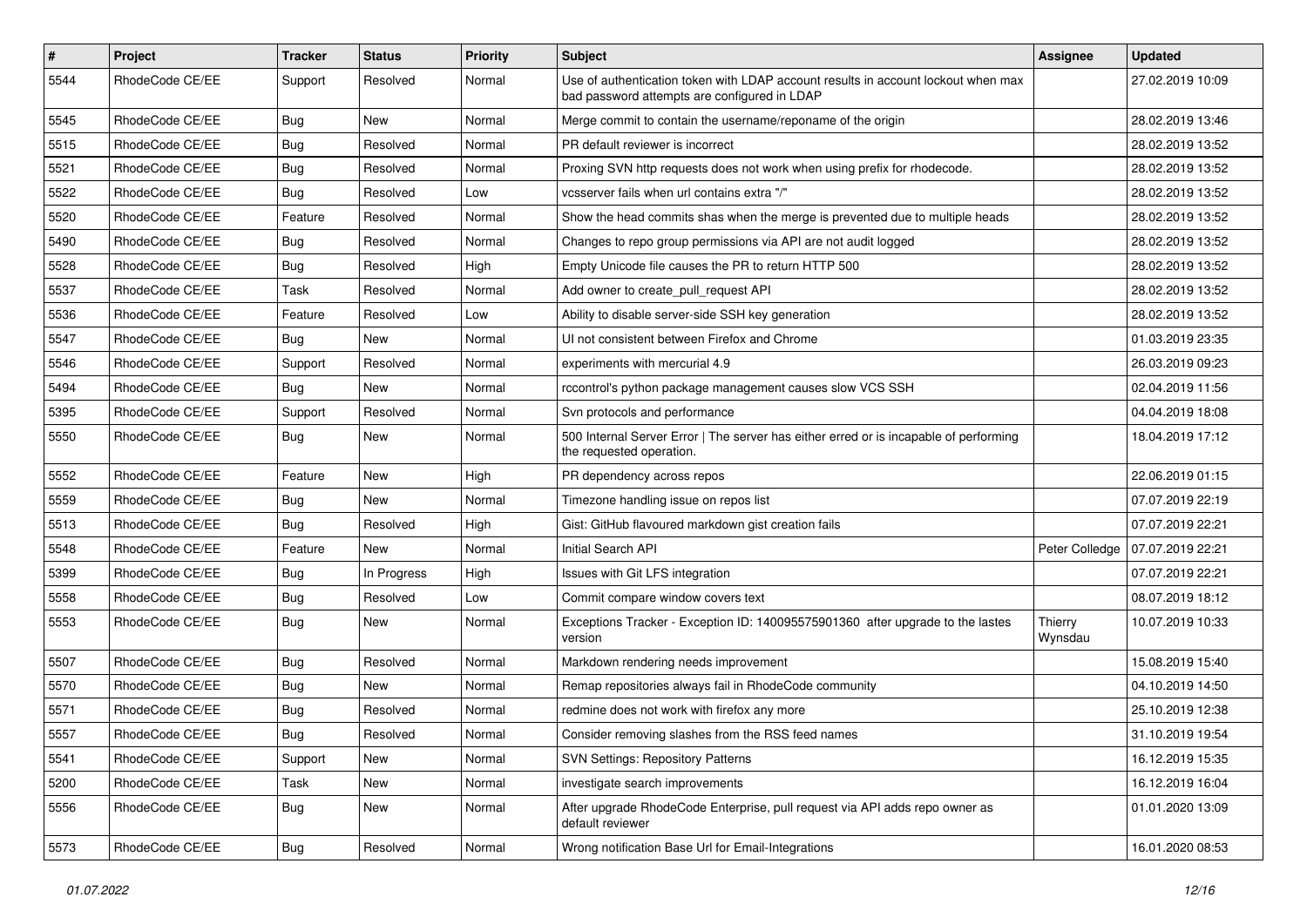| $\pmb{\#}$ | Project         | <b>Tracker</b> | <b>Status</b> | <b>Priority</b> | Subject                                                                                        | Assignee                     | <b>Updated</b>                    |
|------------|-----------------|----------------|---------------|-----------------|------------------------------------------------------------------------------------------------|------------------------------|-----------------------------------|
| 5567       | RhodeCode CE/EE | Bug            | Resolved      | High            | Error after PR was updated                                                                     |                              | 20.01.2020 10:04                  |
| 5575       | RhodeCode CE/EE | <b>Bug</b>     | Resolved      | Low             | Filtering username containing '-' does not work in Admin audit log panel                       |                              | 20.01.2020 10:04                  |
| 5579       | RhodeCode CE/EE | <b>Bug</b>     | Resolved      | Normal          | JS bug when a commit message can be parsed as a number                                         | Daniel D                     | 20.01.2020 10:04                  |
| 5569       | RhodeCode CE/EE | Bug            | Resolved      | Normal          | SshWrapper error                                                                               |                              | 21.01.2020 02:02                  |
| 5554       | RhodeCode CE/EE | Support        | Resolved      | Normal          | How to increase number of commits shown in pagination on dashboard and<br>changelog            |                              | 21.01.2020 02:08                  |
| 5272       | RhodeCode CE/EE | Feature        | Resolved      | Normal          | Pull Request checklist                                                                         |                              | 21.01.2020 02:09                  |
| 5368       | RhodeCode CE/EE | Feature        | Resolved      | Normal          | Mercurial: Close branch before merging it                                                      |                              | Mathieu Cantin   21.01.2020 02:11 |
| 5518       | RhodeCode CE/EE | <b>Bug</b>     | Resolved      | Normal          | Zero-sized files in /rhodecode/config/rcextensions/examples                                    |                              | 21.01.2020 02:18                  |
| 5469       | RhodeCode CE/EE | Feature        | Resolved      | Normal          | elastisearch > 2.x not supported ?                                                             |                              | 21.01.2020 02:19                  |
| 5229       | RhodeCode CE/EE | Task           | Resolved      | Normal          | add support for https://clipboardjs.com/                                                       |                              | 21.01.2020 02:19                  |
| 4155       | RhodeCode CE/EE | Bug            | Resolved      | Low             | Date of Last Change is not displayed correctly                                                 | Marcin<br>Kuzminski<br>[CTO] | 21.01.2020 02:20                  |
| 5584       | RhodeCode CE/EE | Feature        | <b>New</b>    | Normal          | "update pull request link" message on vcs client                                               |                              | 23.01.2020 10:32                  |
| 5588       | RhodeCode CE/EE | Bug            | <b>New</b>    | Normal          | wrong rendering of issue tracker pattern                                                       |                              | 29.01.2020 11:24                  |
| 5581       | RhodeCode CE/EE | Feature        | Resolved      | Normal          | expose `send_email` option in the HTTP API, for `comment_commit` and<br>`comment_pull_request` | Daniel D                     | 29.01.2020 11:46                  |
| 5586       | RhodeCode CE/EE | Feature        | <b>New</b>    | Normal          | @mention should be a link                                                                      |                              | 29.01.2020 11:46                  |
| 5587       | RhodeCode CE/EE | <b>Bug</b>     | Resolved      | Normal          | Broken metatags in 4.18.1                                                                      | <b>Marcin Lulek</b>          | 29.01.2020 11:46                  |
| 5576       | RhodeCode CE/EE | Bug            | Resolved      | High            | Hosting many repositories                                                                      | Craig Fairhurst              | 12.02.2020 12:55                  |
| 5593       | RhodeCode CE/EE | Support        | New           | Normal          | SSH connections                                                                                |                              | 17.02.2020 16:18                  |
| 3981       | RhodeCode CE/EE | Feature        | Resolved      | Normal          | Add cloud hosting like Gitlab, GitHub                                                          |                              | 02.03.2020 09:14                  |
| 5595       | RhodeCode CE/EE | Feature        | <b>New</b>    | Normal          | Group code review mail notification                                                            |                              | 03.03.2020 10:17                  |
| 5585       | RhodeCode CE/EE | Feature        | Resolved      | Normal          | Minimize downtime on rccontrol upgrade                                                         |                              | 27.03.2020 09:45                  |
| 5603       | RhodeCode CE/EE | Feature        | Resolved      | Normal          | Code search - highlight matching search terms                                                  |                              | 30.03.2020 11:16                  |
| 5604       | RhodeCode CE/EE | <b>Bug</b>     | Resolved      | High            | Search error on second result page                                                             | Daniel D                     | 30.03.2020 16:01                  |
| 5602       | RhodeCode CE/EE | Feature        | Resolved      | Normal          | Copy full path only copies partial                                                             | Daniel D                     | 30.03.2020 16:04                  |
| 5605       | RhodeCode CE/EE | <b>Bug</b>     | Resolved      | Normal          | Cannot set subversion compatibility to 1.10                                                    |                              | 30.03.2020 17:27                  |
| 5608       | RhodeCode CE/EE | <b>Bug</b>     | Resolved      | High            | svn+ssh user set incorrectly                                                                   | Daniel D                     | 31.03.2020 18:21                  |
| 5609       | RhodeCode CE/EE | Support        | Resolved      | Normal          | Change git diff algorithm                                                                      |                              | 31.03.2020 22:08                  |
| 5599       | RhodeCode CE/EE | <b>Bug</b>     | Resolved      | Normal          | SVN navigation to trunk fails                                                                  | Daniel D                     | 04.04.2020 11:21                  |
| 5606       | RhodeCode CE/EE | <b>Bug</b>     | Resolved      | High            | SVN + ssh subdirectory failure                                                                 | Daniel D                     | 09.04.2020 03:29                  |
| 5596       | RhodeCode CE/EE | <b>Bug</b>     | Resolved      | Normal          | Pull Request duplicated after description edit                                                 |                              | 14.04.2020 13:28                  |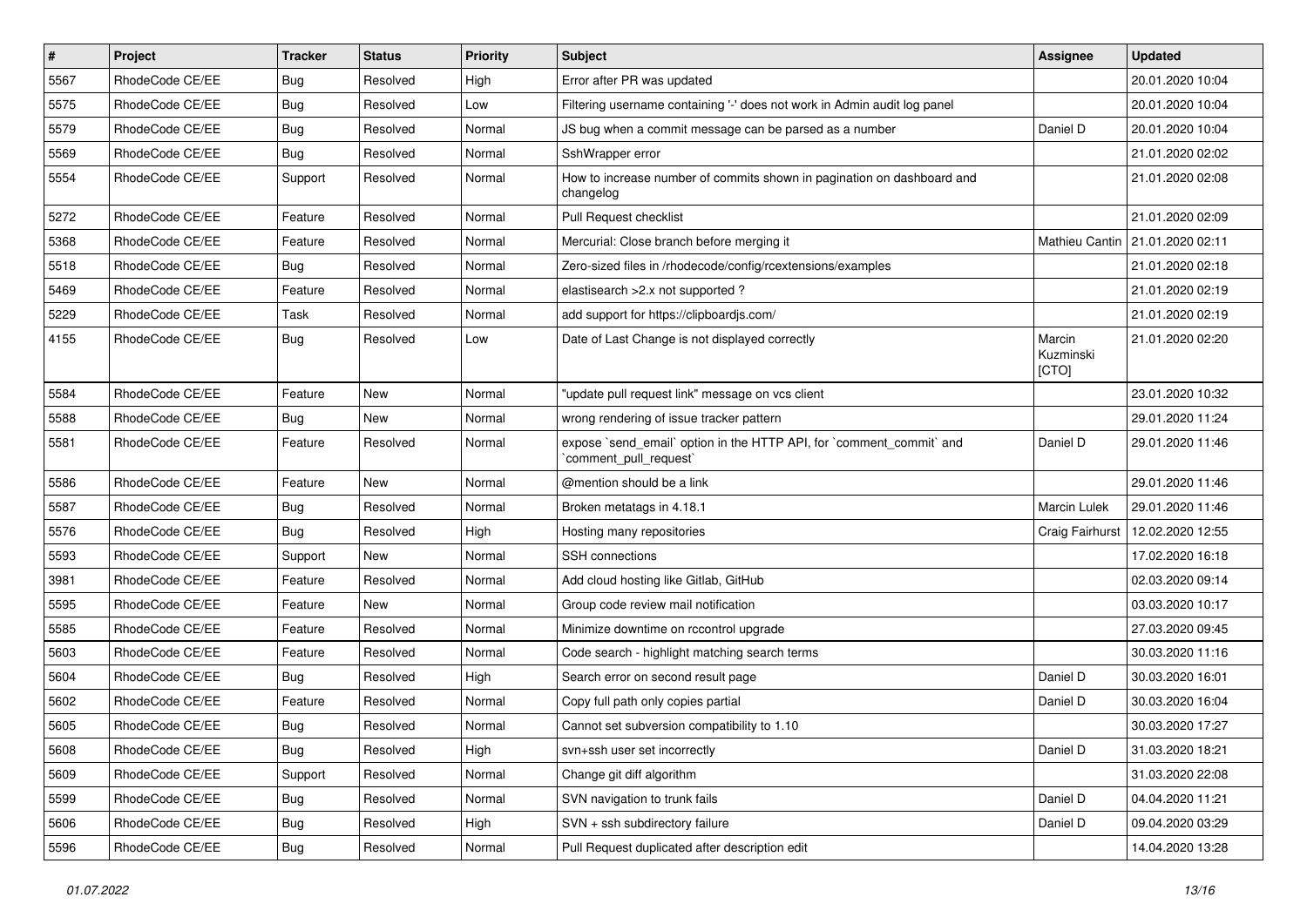| $\vert$ # | Project         | Tracker    | <b>Status</b> | <b>Priority</b> | <b>Subject</b>                                                                                                     | <b>Assignee</b>    | <b>Updated</b>   |
|-----------|-----------------|------------|---------------|-----------------|--------------------------------------------------------------------------------------------------------------------|--------------------|------------------|
| 5583      | RhodeCode CE/EE | Feature    | Resolved      | Normal          | rcextensions hook for pull request comment                                                                         |                    | 23.04.2020 13:42 |
| 5614      | RhodeCode CE/EE | Feature    | Resolved      | Normal          | Show context function name in hg diffs                                                                             |                    | 23.04.2020 13:43 |
| 5615      | RhodeCode CE/EE | Feature    | Resolved      | Normal          | Misleading message in PR diff view "File was deleted in this version"                                              | Daniel D           | 23.04.2020 17:40 |
| 5617      | RhodeCode CE/EE | Feature    | New           | Normal          | Allow PRs to non-head bookmarks                                                                                    |                    | 20.05.2020 12:25 |
| 5561      | RhodeCode CE/EE | Bug        | Resolved      | Normal          | PR diff doesn't update when target changes                                                                         |                    | 21.05.2020 11:53 |
| 5618      | RhodeCode CE/EE | Support    | New           | Normal          | Getting HTTP 502 Bad Gateway when trying to push (or clone) on a slow network                                      |                    | 27.05.2020 21:56 |
| 5594      | RhodeCode CE/EE | Bug        | Resolved      | Normal          | Credentials in Repository Settings for Pull requests are exposed                                                   |                    | 28.05.2020 20:25 |
| 5555      | RhodeCode CE/EE | Bug        | Resolved      | Normal          | Making Repository Public does not update the Default User Permissions                                              |                    | 28.05.2020 20:26 |
| 5516      | RhodeCode CE/EE | Support    | Resolved      | High            | Cannot log into RhodeCode                                                                                          | Thierry<br>Wynsdau | 28.05.2020 20:28 |
| 5523      | RhodeCode CE/EE | Bug        | Resolved      | High            | user from AD is asked to change his password when logs in.                                                         | Thierry<br>Wynsdau | 28.05.2020 20:28 |
| 5590      | RhodeCode CE/EE | Bug        | New           | Normal          | Pull Request creation takes 2 minutes                                                                              |                    | 28.05.2020 20:48 |
| 5601      | RhodeCode CE/EE | Feature    | Resolved      | Normal          | Default navigation should be by branch name not commit id                                                          |                    | 04.06.2020 23:51 |
| 5619      | RhodeCode CE/EE | <b>Bug</b> | Resolved      | Normal          | Setting Landing Commit to SVN Trunk results in Files tab hitting a 404                                             |                    | 04.06.2020 23:51 |
| 5620      | RhodeCode CE/EE | <b>Bug</b> | Resolved      | Normal          | Regression of mail rendering in Thunderbird                                                                        |                    | 15.06.2020 16:45 |
| 5621      | RhodeCode CE/EE | <b>Bug</b> | Resolved      | Urgent          | LDAP + User Groups authentication plugin not working after upgrade to $4.19.x$                                     |                    | 15.06.2020 17:56 |
| 5624      | RhodeCode CE/EE | Bug        | New           | Normal          | Timeout when trying to test SMTP email configuration                                                               |                    | 01.07.2020 20:01 |
| 5626      | RhodeCode CE/EE | <b>Bug</b> | New           | Normal          | Whoosh full-text indexing is fully indexing all repos, not recognizing forks                                       |                    | 02.07.2020 19:24 |
| 5629      | RhodeCode CE/EE | <b>Bug</b> | New           | Normal          | Diff truncated on small files                                                                                      |                    | 21.07.2020 08:58 |
| 5630      | RhodeCode CE/EE | Bug        | <b>New</b>    | Normal          | Inline comments do not follow the line of code                                                                     |                    | 21.07.2020 11:25 |
| 5623      | RhodeCode CE/EE | <b>Bug</b> | Resolved      | Normal          | Credentials for remote repository URL leaking in Repository Header                                                 |                    | 22.07.2020 00:47 |
| 5622      | RhodeCode CE/EE | Bug        | Resolved      | High            | Upgrade from 4.18.3 to 4.19.3 broke all PRs                                                                        |                    | 28.07.2020 16:44 |
| 5574      | RhodeCode CE/EE | Feature    | Resolved      | Normal          | hg: Information for external hooks                                                                                 |                    | 30.07.2020 15:40 |
| 5631      | RhodeCode CE/EE | Feature    | New           | Normal          | Change target of PR                                                                                                |                    | 31.07.2020 17:05 |
| 5632      | RhodeCode CE/EE | Bug        | New           | Normal          | Missing Parent Folder for Personal Repo lacks proper handling                                                      |                    | 03.08.2020 07:56 |
| 5634      | RhodeCode CE/EE | <b>Bug</b> | Resolved      | Normal          | Quick Search Toolbar bugs out if pull request contains unicode double quote<br>character '                         |                    | 12.10.2020 23:13 |
| 4183      | RhodeCode CE/EE | Feature    | Resolved      | Normal          | Different roles for PR reviewers                                                                                   | Daniel D           | 12.10.2020 23:13 |
| 5633      | RhodeCode CE/EE | <b>Bug</b> | Resolved      | Normal          | Moderately large pull requests fail because inefficient use of reviewer_data_json<br>column in pull requests table |                    | 12.10.2020 23:13 |
| 5637      | RhodeCode CE/EE | Feature    | New           | Normal          | Clone URL templates - add per repository/namespace                                                                 |                    | 29.10.2020 09:38 |
| 5639      | RhodeCode CE/EE | Support    | New           | High            | 500 Internal Server Error   The server has either erred  after importing Database<br>from backup                   |                    | 22.11.2020 09:15 |
| 5641      | RhodeCode CE/EE | Feature    | New           | Normal          | "Add draft" / (x) button usability                                                                                 |                    | 30.11.2020 20:53 |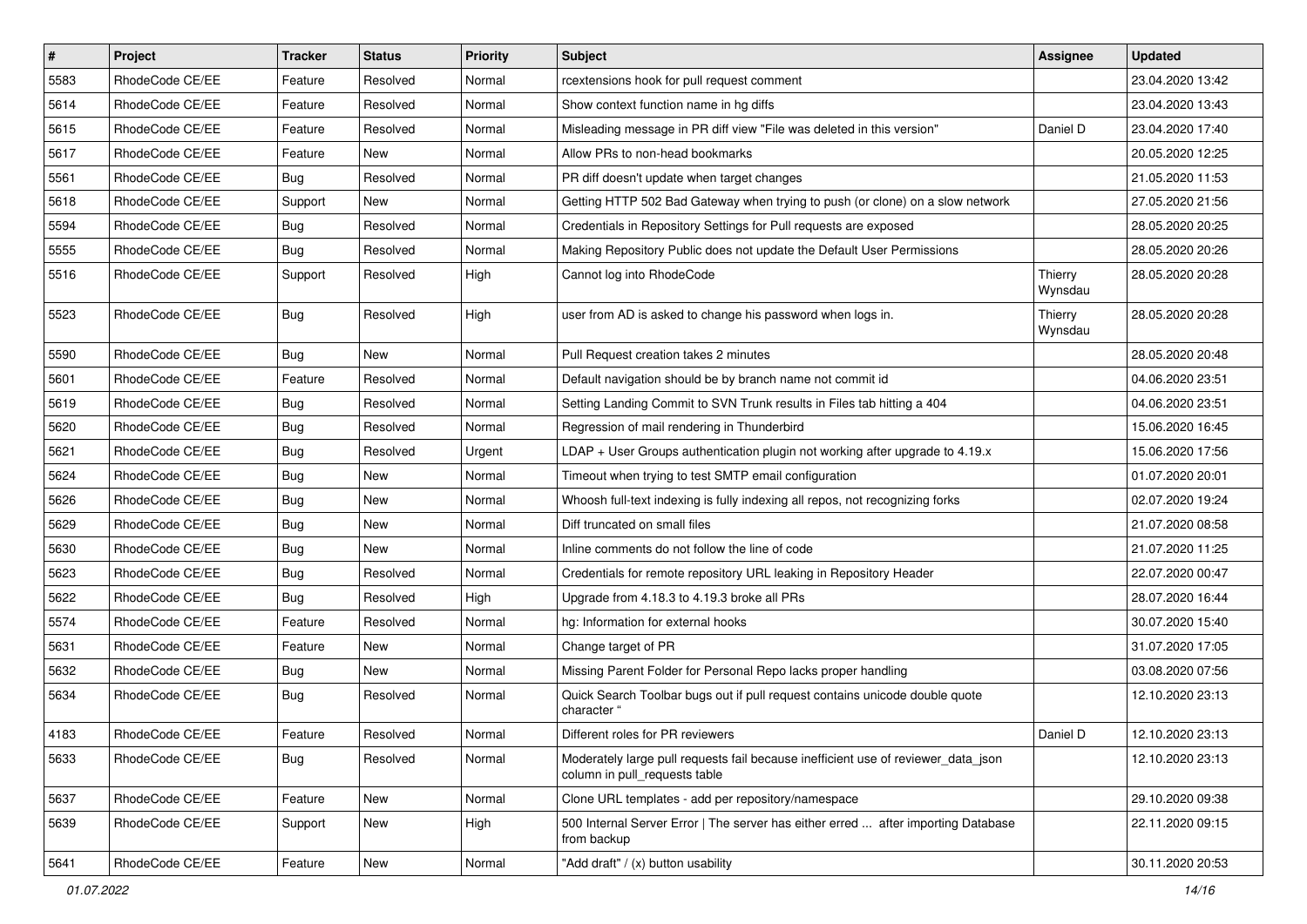| #    | Project         | <b>Tracker</b> | <b>Status</b> | <b>Priority</b> | <b>Subject</b>                                                                                                                       | <b>Assignee</b>              | <b>Updated</b>   |
|------|-----------------|----------------|---------------|-----------------|--------------------------------------------------------------------------------------------------------------------------------------|------------------------------|------------------|
| 5635 | RhodeCode CE/EE | Feature        | Resolved      | Normal          | Remember column sorted by of the "Pull Requests You Participate In" table                                                            |                              | 30.11.2020 22:30 |
| 5644 | RhodeCode CE/EE | Bug            | <b>New</b>    | Normal          | PR inks to comments not working if files are collapsed                                                                               |                              | 02.12.2020 10:42 |
| 5649 | RhodeCode CE/EE | Bug            | New           | Normal          | test-file-upload                                                                                                                     |                              | 17.12.2020 23:08 |
| 5645 | RhodeCode CE/EE | Bug            | New           | High            | Rhodecode returns 400 Bad request on huge mercurial repos                                                                            |                              | 18.12.2020 06:29 |
| 5600 | RhodeCode CE/EE | Feature        | <b>New</b>    | Normal          | Change default repository landing page                                                                                               |                              | 27.01.2021 01:04 |
| 5638 | RhodeCode CE/EE | Feature        | New           | Normal          | Add "Copy full url path" button                                                                                                      |                              | 05.02.2021 20:23 |
| 5653 | RhodeCode CE/EE | Feature        | <b>New</b>    | Normal          | Extend SSH clone to support cloning by repo id.                                                                                      | Marcin<br>Kuzminski<br>[CTO] | 17.02.2021 12:58 |
| 5654 | RhodeCode CE/EE | Bug            | <b>New</b>    | Normal          | Comment formatting broken when containing @ in a code block                                                                          |                              | 24.02.2021 12:10 |
| 4090 | RhodeCode CE/EE | Bug            | Resolved      | Normal          | test ticket                                                                                                                          |                              | 09.03.2021 20:39 |
| 5657 | RhodeCode CE/EE | Bug            | <b>New</b>    | Normal          | Error in maintenance page                                                                                                            |                              | 30.03.2021 15:09 |
| 5636 | RhodeCode CE/EE | Bug            | Resolved      | High            | Remap and Rescan 500 Internal Server Error                                                                                           |                              | 30.04.2021 08:53 |
| 5643 | RhodeCode CE/EE | Feature        | Resolved      | Low             | jump to bottom of review                                                                                                             |                              | 30.04.2021 08:53 |
| 5642 | RhodeCode CE/EE | Feature        | Resolved      | Normal          | pull request version column in commit list                                                                                           |                              | 30.04.2021 08:53 |
| 5651 | RhodeCode CE/EE | Bug            | Resolved      | Normal          | Pull requests can get stuck if the diff is too large (it was created by mistake but we<br>can't open it to delete it)                |                              | 30.04.2021 08:53 |
| 5652 | RhodeCode CE/EE | Bug            | Resolved      | Normal          | Pull Requests: when title and descriptions contains character [] {} and () index out of<br>bound when attempting to comment/approve. |                              | 30.04.2021 08:53 |
| 5656 | RhodeCode CE/EE | Bug            | Resolved      | Normal          | Error for branch permission page                                                                                                     |                              | 30.04.2021 08:53 |
| 5560 | RhodeCode CE/EE | <b>Bug</b>     | Resolved      | High            | Check all permission API function to flush caches for auth_perms                                                                     |                              | 08.06.2021 23:56 |
| 5655 | RhodeCode CE/EE | Bug            | Resolved      | Normal          | New public gist's id is always auto generated                                                                                        |                              | 01.07.2021 12:06 |
| 5664 | RhodeCode CE/EE | <b>Bug</b>     | New           | Normal          | Regression: When assigning permissions, cannot see own group in auto-complete<br>without special conditions                          |                              | 29.07.2021 10:49 |
| 5510 | RhodeCode CE/EE | Bug            | New           | High            | AssertionError: unexpected parameters: user agent & hook type                                                                        |                              | 31.07.2021 11:14 |
| 5434 | RhodeCode CE/EE | Bug            | Resolved      | Immediate       | Locale problem                                                                                                                       |                              | 01.10.2021 09:51 |
| 5669 | RhodeCode CE/EE | Bug            | Resolved      | Normal          | Mercurial commit messages doesn't show cyrillic symbols                                                                              |                              | 01.10.2021 10:39 |
| 5610 | RhodeCode CE/EE | Bug            | Resolved      | Normal          | Files navigation looses the at= <name> marker</name>                                                                                 | Daniel D                     | 03.10.2021 23:23 |
| 5611 | RhodeCode CE/EE | Feature        | Resolved      | Normal          | Add information "is the pull request up to date?" in the PR page                                                                     |                              | 03.10.2021 23:24 |
| 5612 | RhodeCode CE/EE | Bug            | New           | Low             | CPU cores getting maxed out by VCSServer on Repository Size request                                                                  |                              | 03.10.2021 23:25 |
| 5613 | RhodeCode CE/EE | Feature        | New           | Low             | Feature Request: Issue tracker link in new tab/window                                                                                |                              | 03.10.2021 23:25 |
| 5670 | RhodeCode CE/EE | Bug            | New           | Normal          | Repo-level administrators can usurp owner of repoistory                                                                              |                              | 01.12.2021 16:18 |
| 5672 | RhodeCode CE/EE | <b>Bug</b>     | New           | Normal          | Unable to browse git repository folders with # in names                                                                              |                              | 16.12.2021 18:13 |
| 5677 | RhodeCode CE/EE | Support        | New           | Normal          | PR cross merge                                                                                                                       |                              | 28.01.2022 16:59 |
| 5680 | RhodeCode CE/EE | Bug            | New           | High            | Inconsistent timezone display                                                                                                        |                              | 20.04.2022 14:15 |